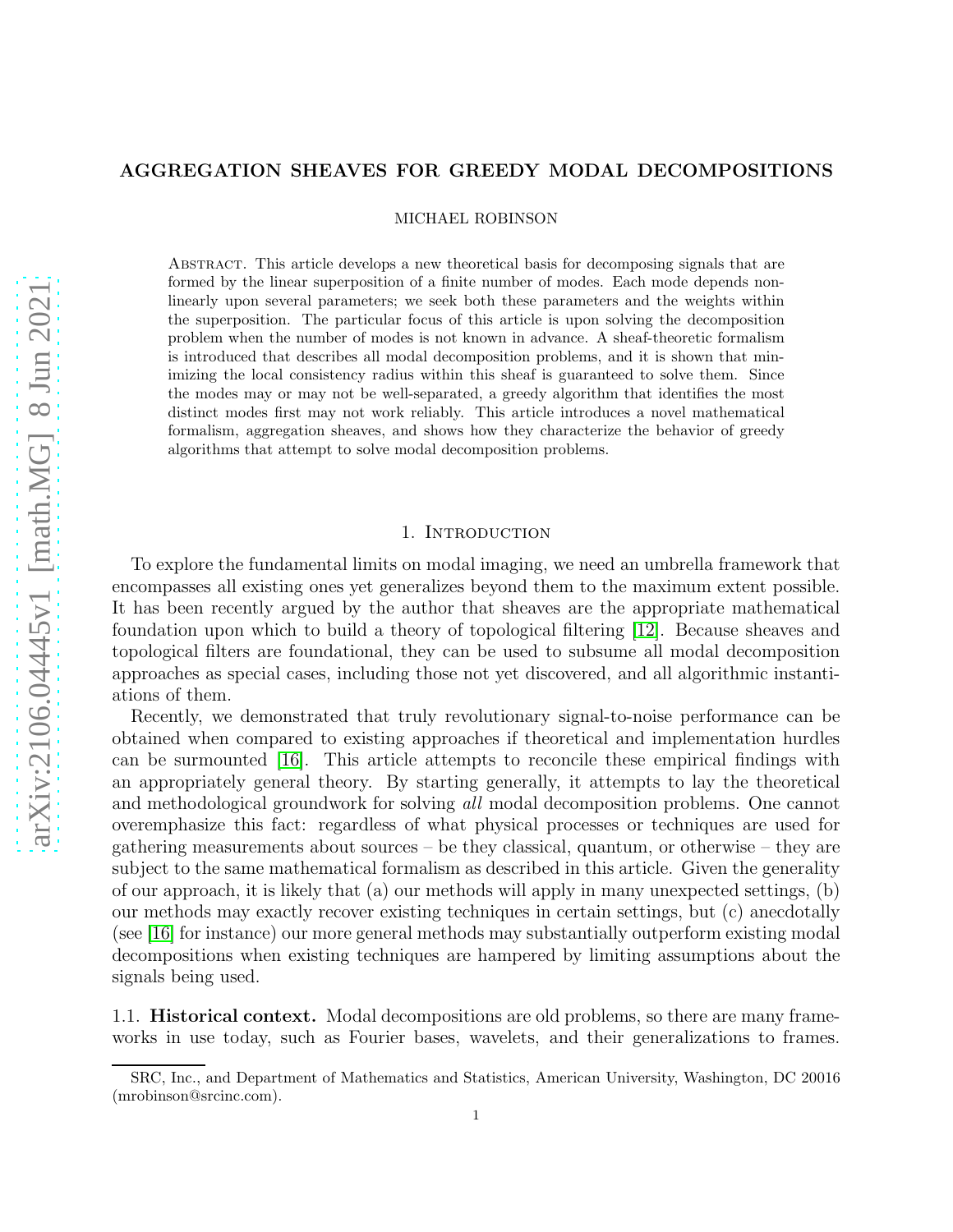Generalized Fourier decompositions, relying on the algebraic structure of the modes. For instance, wavelets  $[4, 10]$  $[4, 10]$  rely on frames  $[3, 2]$  $[3, 2]$ , which are overcomplete orthogonal dictionaries of modes.

Compressive sensing methods have become popular for solving decomposition problems (for instance, [\[5,](#page-20-6) [1\]](#page-20-7)). They generally rely on the sparsity of the modes, which is to say that a given signal is composed of a few modes only. As a result, compressive sensing generally exploits both algebraic and geometric structure to reduce the necessary search space for a modal decomposition.

Many of these decomposition techniques rely upon a greedy or partially-greedy algorithmic approach in practice. Perhaps the most famous greedy algorithm for source decompositions in the CLEAN algorithm and its generalizations (see  $[6, 9, 17]$  $[6, 9, 17]$  $[6, 9, 17]$  for instance, among many others). These greedy algorithms rely on the geometric structure of modes, such as a single strongest peak within each mode. Although greedy algorithms can perform extremely well in certain settings, they can also fail spectacularly when their assumptions are violated. This article begins to a provide a theoretical basis for ensuring the correct performance of these greedy algorithms.

Finally, recent quantum techniques have raised awareness of the possibility for substantially better performance. For instance, Tsang [\[18\]](#page-20-11) showed that the quantum modal imaging could separate sources that were separated well below the Rayleigh limit. This idea has already led to improvements in molecular microscopy [\[8\]](#page-20-12), in which the Wasserstein metric was used to provide statistical robustness.

## <span id="page-1-0"></span>2. Detailed problem statement

<span id="page-1-1"></span>Assume that one obtains a number of signals of the form

(1) 
$$
s(x; a_1, b_1, a_2, b_2, \dots, a_N, b_N) = \sum_{n=1}^N a_n \phi(x; b_n),
$$

where usually the *number of sources* N is fixed but unknown. We will call  $a_n$  and  $b_n$  the parameters for source n. Our goal is to find  $\{a_n\}$  and  $\{b_n\}$  from samples of s at a finite set of values for x, namely  $x_1, x_2, \ldots, x_M$ .

We will call each  $x_m$  a *measurement* and  $s(x_m)$  an *observation*.

Equation [1](#page-1-0) is meant to be taken fairly generally. We do not require that  $\phi$  be nonnegative, complex valued, or real valued. (For simplicity of exposition *only*, we will assume that  $\phi$  is real valued. The reader may generalize this *mutatis mutandis* if desired.) That said, we will assume that  $\phi(x, y)$  is smooth in the second variable y, but we need not assume that it is linear in either variable. If  $\phi(x, y)$  is not continuous in the first variable x, this may limit certain strategies for adaptively determining the next measurement. However, even if  $\phi(x, y)$ is not continuous in the first variable  $x$ , all of the theory and some of the methodology will still work without changes.

What follows are two separate source parameter recovery problems that are special cases of our assumed signal model. When we solve the problem of recovering source parameters in the general case in Section [3,](#page-2-0) our solution automatically applies to each of the special cases described in this section. Although there are algorithmic considerations, the theory provides a surprisingly complete set of solvability conditions (Proposition [1\)](#page-5-0) and prescribes a rather definite algorithmic recipe. Quite specifically, the algorithms that solve each of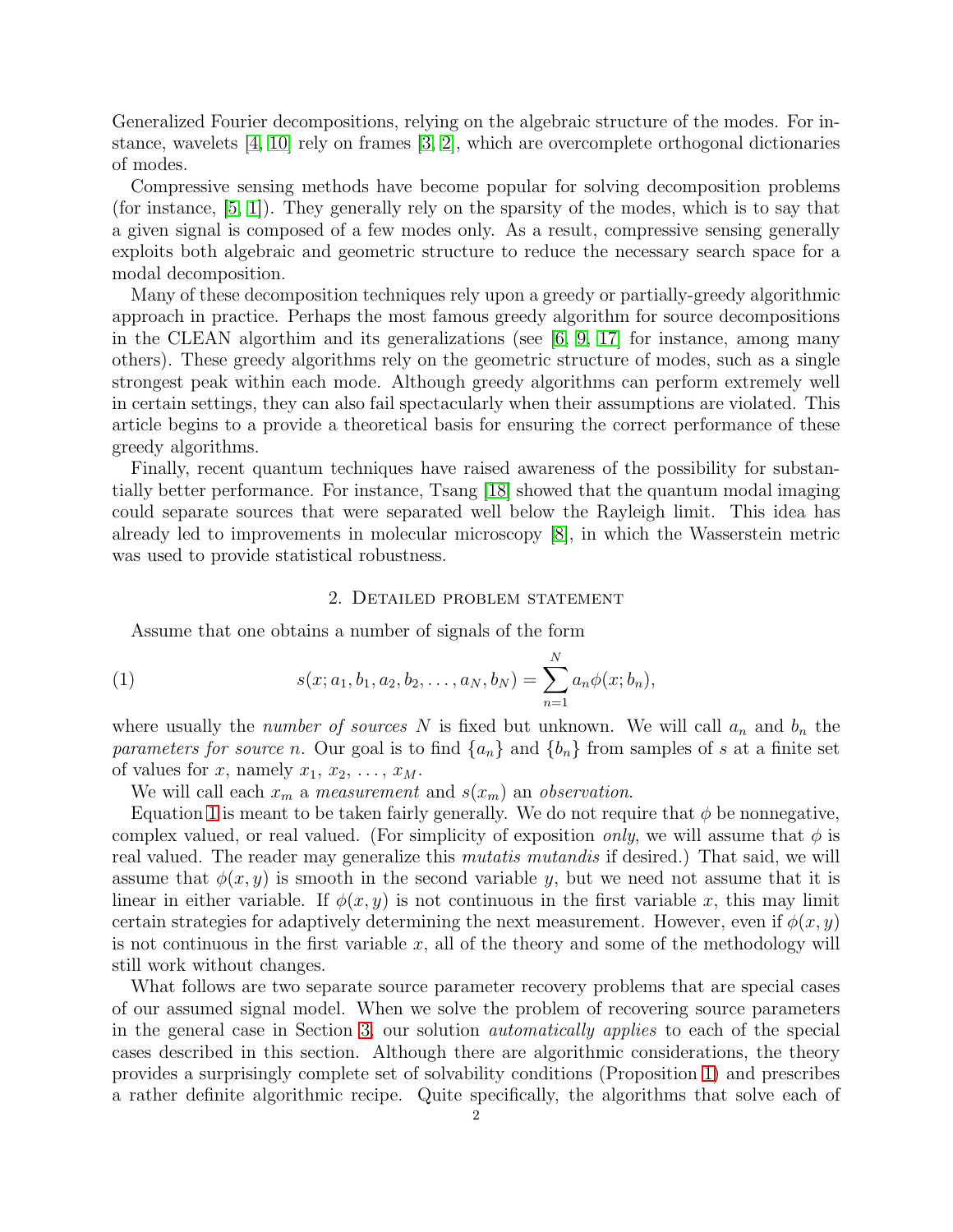the problems in this section amount to special cases of solvers for the general optimization problems posited in the statements of Corollary [2](#page-6-0) and Proposition [4.](#page-13-0) These optimization problems are consistency radius minimization problems whose use has been recently effective in solving many complex signal processing problems [\[14,](#page-20-13) [16\]](#page-20-1).

2.1. Fourier decomposition. In the most basic case, Equation [1](#page-1-0) represents the Fourier series decomposition of a periodic function. For this representation, we merely need to take  $b_n = n \in \mathbb{Z}$  and

$$
\phi(x;n) = e^{2\pi i nx},
$$

where  $n \in \mathbb{Z}$ , which is to say that n is an arbitrary integer.

The signal model is then simply

$$
s(x) = \sum_{n=-N}^{N} a_n e^{2\pi i n x}.
$$

Since we are only concerned with finitely many sources, we will not consider what happens if  $N \to \infty$ .

<span id="page-2-1"></span>2.2. Spectral Estimation. We can generalize the Fourier series decomposition to handle non-integer frequencies by a slight change to the signal model,

$$
\phi(x;\omega) = e^{2\pi i \omega x},
$$

where  $\omega \in \mathbb{R}$ . The signal model is

$$
s(x) = \sum_{n=1}^{N} a_n e^{2\pi i \omega_n x},
$$

so that the complex magnitudes  $\{a_n\}$  and the real frequencies  $\{\omega_n\}$  are parameters. Of course this signal model really isn't much different from the Fourier decomposition, but it differs in one important aspect: *convergence*. With finitely many sources (ie.  $N < \infty$ ), this decomposition is a finite sum even though its Fourier decomposition may require infinitely many terms. Worse, the Fourier series usually only converges in the  $L^2$  sense (not pointwise) and may do so slowly.

#### 3. Detailed technical approach

<span id="page-2-0"></span>This section details our technical approach in detail. The story is rather intricate, as the demands of the problem couple with the demands of adaptive algorithms. Right from the start, the general formulation of the problem in Section [2](#page-1-1) beckons for one to discover its proper mathematical foundations.

Consider that each source is determined by its magnitude and location. These properties have different units and thereby suggest that the correct *topological space* for sources is not Euclidean space. As explained in Section [3.1,](#page-3-0) we have discovered that the correct space for sources is a quotient of a product of *conical* spaces. Interpreting a set of source parameters as a point within such a quotient space, we can connect measurements of the sources (how ever they are obtained) to the coordinates of this point. Differential topology provides a clear, concrete answer as to how many measurements must be obtained in order to succeed at this task, which we outline in Section [3.2.](#page-4-0)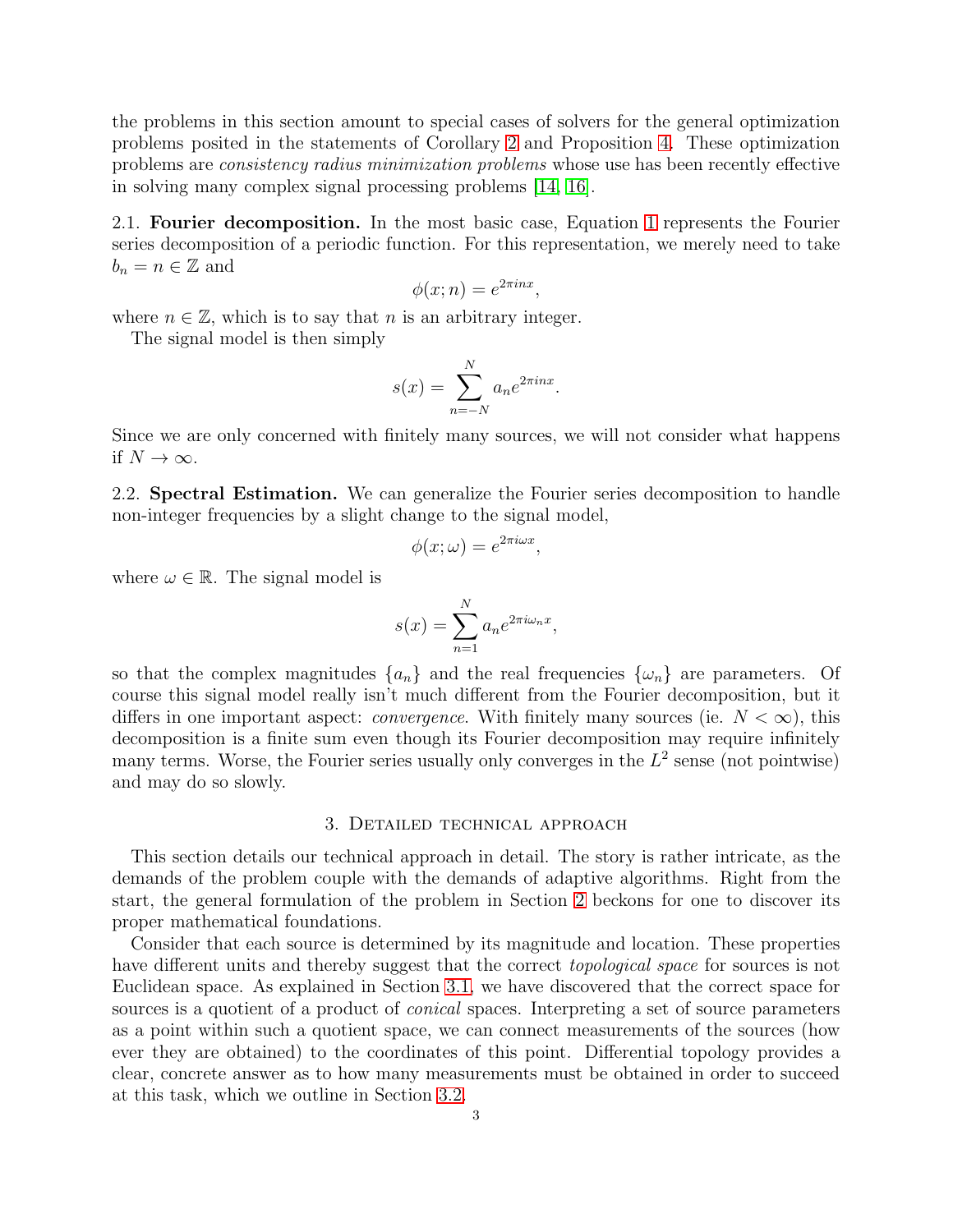While a non-adaptive approach for source decomposition has a straightforward incarnation as a sheaf we call  $\mathcal{J}_P$  (as we describe in Sections [3.3](#page-6-1) and [3.4\)](#page-7-0), adaptive approaches require a novel mathematical tool called an aggregation sheaf. Since aggregation sheaves are a completely new discovery, we explore their properties in Section [3.5.](#page-8-0) Finally, we apply aggregation sheaves to support an adaptive approach to general source decomposition in Section [3.6.](#page-11-0) The result is a sheaf we call  $\mathcal{K}_P$ .

<span id="page-3-0"></span>3.1. Source parameter space representation. The problem at hand is determining the parameters of the sources, namely the values of  $a_n$  and  $b_n$  in Equation [\(1\)](#page-1-0) from the values of  $s(x_1), s(x_2), \ldots, s(x_M)$ .

To fix ideas, let us first consider each source individually. It happens that this is already an interesting – and apparently underappreciated – problem. Assume that  $a_n \in \mathbb{R}^A$  and  $b_n \in \mathbb{R}^B$  for each n, for some fixed A, B. Conventionally, we call  $a_n$  the magnitude of the source and  $b_n$  its *location*.

It is convenient to encapsulate the source parameters into a single manifold  $I$ , whose points consist of pairs  $w = (a, b) \in \mathbb{R}^A \times \mathbb{R}^B \cong \mathbb{R}^{A+B}$  under the identification that  $(0, b) = (0, b')$  for any  $b$  and  $b'$ . The identification captures the intuition that if a source has no magnitude, the other parameters do not matter. We therefore call any element  $(0, b)$  to be a zero element of  $I$ .

The manifold I should have a metric that reflects the zero elements. We can enforce this requirement if we assume that  $a_i \in \mathbb{R}^A$  and  $b_i \in \mathbb{R}^B$ 

<span id="page-3-1"></span>(2) 
$$
d_I((a_1,b_1),(a_2,b_2)) := \min\left\{\|a_1\| + \|a_2\|, \sqrt{\|a_1-a_2\|^2 + \beta\|b_1-b_2\|^2}\right\},
$$

where  $\beta > 0$  is a constant and the usual norms on  $\mathbb{R}^A$  and  $\mathbb{R}^B$  are assumed. This metric is called a bottleneck metric, and is widely used in applications of topology. Notice in particular that this reduces to the case of  $d_I((0, b), (0, b')) = 0$  and  $d_I((a, b), (a', b)) = ||a - a'||$ .

**Lemma 1.** The bottleneck metric is a pseudometric on  $\mathbb{R}^{A+B}$ , and is a metric on I.

*Proof.* We simply need to establish the usual properties of a pseudometric:

Reflexivity:  $d_I((a, b), (a, b)) = \min \{||a|| + ||a||, \sqrt{||a - a||^2 + \beta ||b - b||^2} \} = \min \{2||a||, 0\}$ 0.

**Symmetry:**  $d_I((a_1, b_1), (a_2, b_2)) = d_I((a_2, b_2), (a_1, b_1))$  because the defining Equation [2](#page-3-1) is clearly symmetric.

Triangle inequality: The usual trick of adding and subtracting, along with the usual triangle inequality, establishes that

$$
\sqrt{\|a_1 - a_3\|^2 + \beta \|b_1 - b_3\|^2} = \sqrt{\|a_1 - a_3 + a_2 - a_2\|^2 + \beta \|b_1 - b_3 + b_2 - b_2\|^2}
$$
  
 
$$
\leq \sqrt{\|a_1 - a_2\|^2 + \beta \|b_1 - b_2\|^2} + \sqrt{\|a_2 - a_3\|^2 + \beta \|b_2 - b_3\|^2}
$$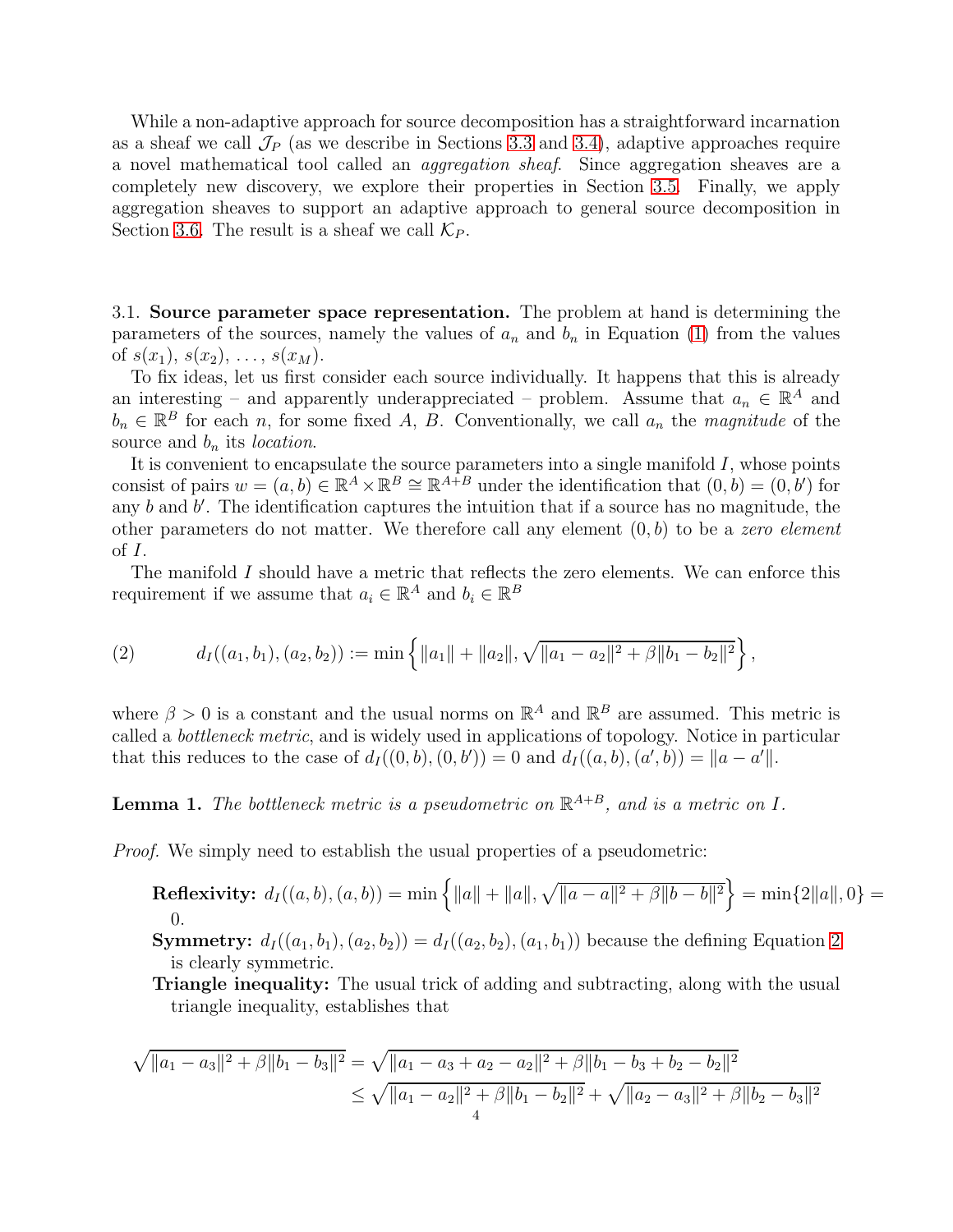and it is clear that  $||a_1|| + ||a_3|| \le ||a_1|| + 2||a_2|| + ||a_3||$ . Combining these facts,

$$
d_I((a_1, b_1), (a_3, b_3)) = \min \left\{ ||a_1|| + ||a_3||, \sqrt{||a_1 - a_3||^2 + \beta ||b_1 - b_3||^2} \right\}
$$
  
\n
$$
\leq \min \left\{ ||a_1|| + 2||a_2|| + ||a_3||, \sqrt{||a_1 - a_2||^2 + \beta ||b_1 - b_2||^2} + \sqrt{||a_2 - a_3||^2 + \beta ||b_2 - b_3||^2} \right\}
$$
  
\n
$$
\leq \min \left\{ ||a_1|| + ||a_2||, \sqrt{||a_1 - a_2||^2 + \beta ||b_1 - b_2||^2} \right\}
$$
  
\n
$$
+ \min \left\{ ||a_2|| + ||a_3||, \sqrt{||a_2 - a_3||^2 + \beta ||b_2 - b_3||^2} \right\}
$$
  
\n
$$
\leq d_I((a_1, b_1), (a_2, b_2)) + d_I((a_2, b_2), (a_3, b_3)).
$$

Finally, if  $d_I((a_1, b_1), (a_2, b_2)) = 0$ , this means that either  $||a_1|| + ||a_2|| = 0$  or  $||a_1 - a_2||^2 +$  $\beta \|b_1 - b_2\|^2 = 0$ . In the latter case, it is clear that  $a_1 = a_2$  and  $b_1 = b_2$ , since  $\beta > 0$  and the usual norms induce metrics on Euclidean space. In the former case, we conclude that  $a_1 = a_2 = 0$ , which means that both points correspond to the vertex of I. These two cases therefore establish that  $d_I$  is a metric on I.

**Definition 1.** A conical space is a metric space I that can be written as the quotient of a product  $\mathbb{R}^A \times \mathbb{R}^B$  with a metric  $d_I$  of the form given in Equation [2,](#page-3-1) where the quotient identifies sets of points that are distance zero apart from each other.

As a shorthand, we will use the notation

$$
\|(a,b)\|_{I} := d_{I}((0,c),(a,b)) = \min\left\{\|a\|,\sqrt{\|a\|^{2} + \beta\|c - b\|^{2}}\right\} = \|a\|,
$$

which works a bit like a norm on I because it recovers the norm on  $\mathbb{R}^A$ . We will call  $\|(a, b)\|_I$ the *magnitude norm* of  $(a, b)$  in I.

**Lemma 2.** The metric  $d_I$  on I satisfies the following properties:

- (1) If s is a real number,  $||(sa, sb)||_I = |s|||(a, b)||_I$ ,
- (2)  $\|(a, b)\|_{I} = 0$  if and only if  $a = 0$ , and
- (3)  $||(a_1 + a_2, b)||_I \leq ||(a_1, b)||_I + ||(a_2, b)||_I$  for all  $a_1, a_2,$  and b.

*Proof.* Each of these statements are immediate from the definition of  $||(a, b)||_I$ .

**Corollary 1.** A normed space V is a conical space of the form  $V = V \times \{0\}$ , namely the product of V with the trivial vector space.

<span id="page-4-0"></span>3.2. Free parameter analysis. Let us start with the situation where the number of sources N is known, before we turn to the more general setting in Section [3.4.](#page-7-0)

Let us assume that measurements are given by a function s taking values  $s(x_m) \in \mathbb{R}$ . (These assumptions are not terribly critical in what follows, but it makes explaining the dimension counting easier. The reader can easily adjust the dimensions if desired.)

It is most useful to bundle all of the measurements into a vector  $(s(x_1), s(x_2), \ldots, s(x_M)) \in$  $\mathbb{R}^M$ . Under the usual topology on  $\mathbb{R}^M$ , this means that

$$
s(x) = \sum_{n=1}^{N} a_n \phi(x; b_n)
$$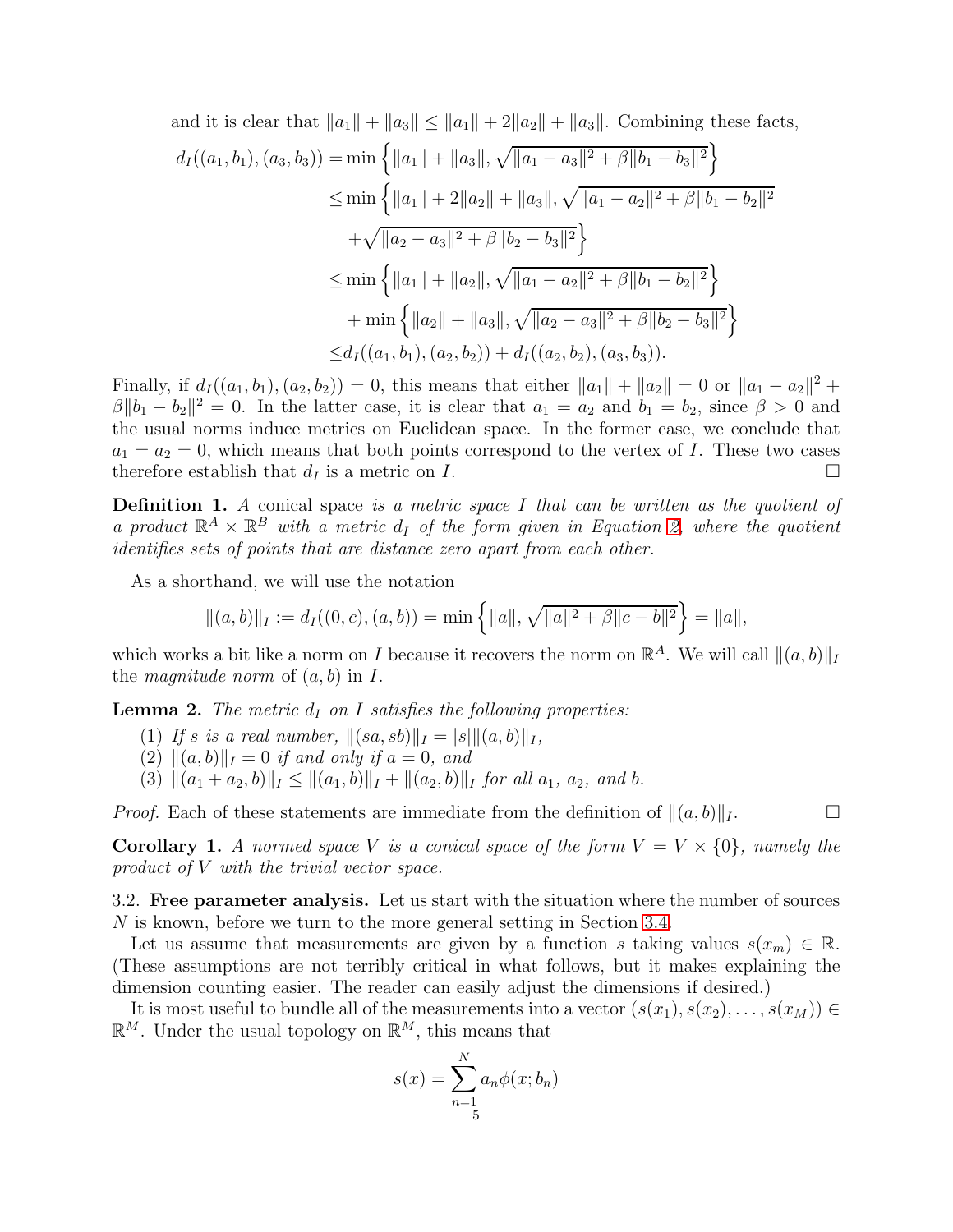induces a smooth function  $S: I^N = \mathbb{R}^{N(A+B)} \to \mathbb{R}^M$  from the N-fold product of the conical space  $I$ , given by

(3) 
$$
S(a_1, b_1, a_2, b_2, \ldots, a_N, b_N) := (s(x_1), s(x_2), \ldots, s(x_M)).
$$

Notice that Equation [3](#page-5-1) is invariant to permutations of the sources. That is,

<span id="page-5-1"></span>
$$
S(a_1, b_1, \ldots, a_i, b_i, \ldots, a_j, b_j \ldots, a_N, b_N) = S(a_1, b_1, \ldots, a_j, b_j, \ldots, a_i, b_i \ldots, a_N, b_N)
$$

for all pairs of integers  $i, j = 1, ..., N$ . Put somewhat more abstractly, if  $S_N$  is N-fold symmetric group, the group of permutations of N items, then S factors through  $I^N/S_N$ . This statement is equivalent to the commutative diagram



In the rest of this article, we will abuse notation by allowing S to refer either to  $S: I^N \to \mathbb{R}^M$ or  $S': I^N/S_N \to \mathbb{R}^M$  in the diagram above. Since both  $I^N$  and  $I^N/S_N$  are manifolds of the same dimension, and both maps are defined by the same formula (Equation [3\)](#page-5-1), this should cause little confusion.

The problem of determining the parameters of the sources can be solved in principle if and only if S is injective. Clearly a necessary condition for this to occur is that  $M \ge N(A+B)$ .

Under fairly general conditions,  $S$  is usually injective if  $M$  is large enough.

<span id="page-5-0"></span>**Proposition 1.** (the Whitney embedding theorem [\[7\]](#page-20-14); see also [\[15\]](#page-20-15)) Suppose that  $\epsilon > 0$  is given. If  $M > 2N(A + B)$ , then there is an injective smooth function  $I^N \to \mathbb{R}^M$  from source parameters to measurements that is within a distance of  $\epsilon$  to S in the  $C^{\infty}$  topology of functions on  $I^N$ .

Intuitively, when  $M > 2N(A+B)$ , the only way that S can fail to be injective is if there is a symmetry present in the source parameters and the samples. This means that in principle, the sources can be completely inferred from the set of samples.

It is important to notice that the injectivity of S ensures that the localization problem has a unique solution, irrespective of other properties of the signal model, such as its wavelength. Therefore, any algorithm that can invert  $S$  along its image is not subject to resolution limits, though it may still incur discretization errors or truncation errors if it is iterative. Nevertheless, any such algorithm that converges to a true inverse of S can be said to solve a general super-resolution problem.

Although the proof the Whitney embedding theorem is not constructive, it is typically proven using a perturbation-based argument. These perturbations may be rather undesirable within the context of the signal model, for instance they might suggest adding a grating lobe to an antenna pattern. More sensible perturbations can be obtained using a weaker form of the Whitney embedding theorem, called the signal embedding theorem [\[15\]](#page-20-15), which allows the support of  $\phi(\cdot; b_n)$  to be compact. Perturbations need not occur outside these supports.

The signal embedding theorem has been applied to invert signal models in the same form as S for source localization  $[15]$  and antenna measurement  $[11]$ . The perturbation arguments suggest that an adaptive algorithm for inverting  $S$  along its image might exist. Nevertheless, the basic problem is that we need an algorithm for this inversion. Section [3.3](#page-6-1) uses sheaves to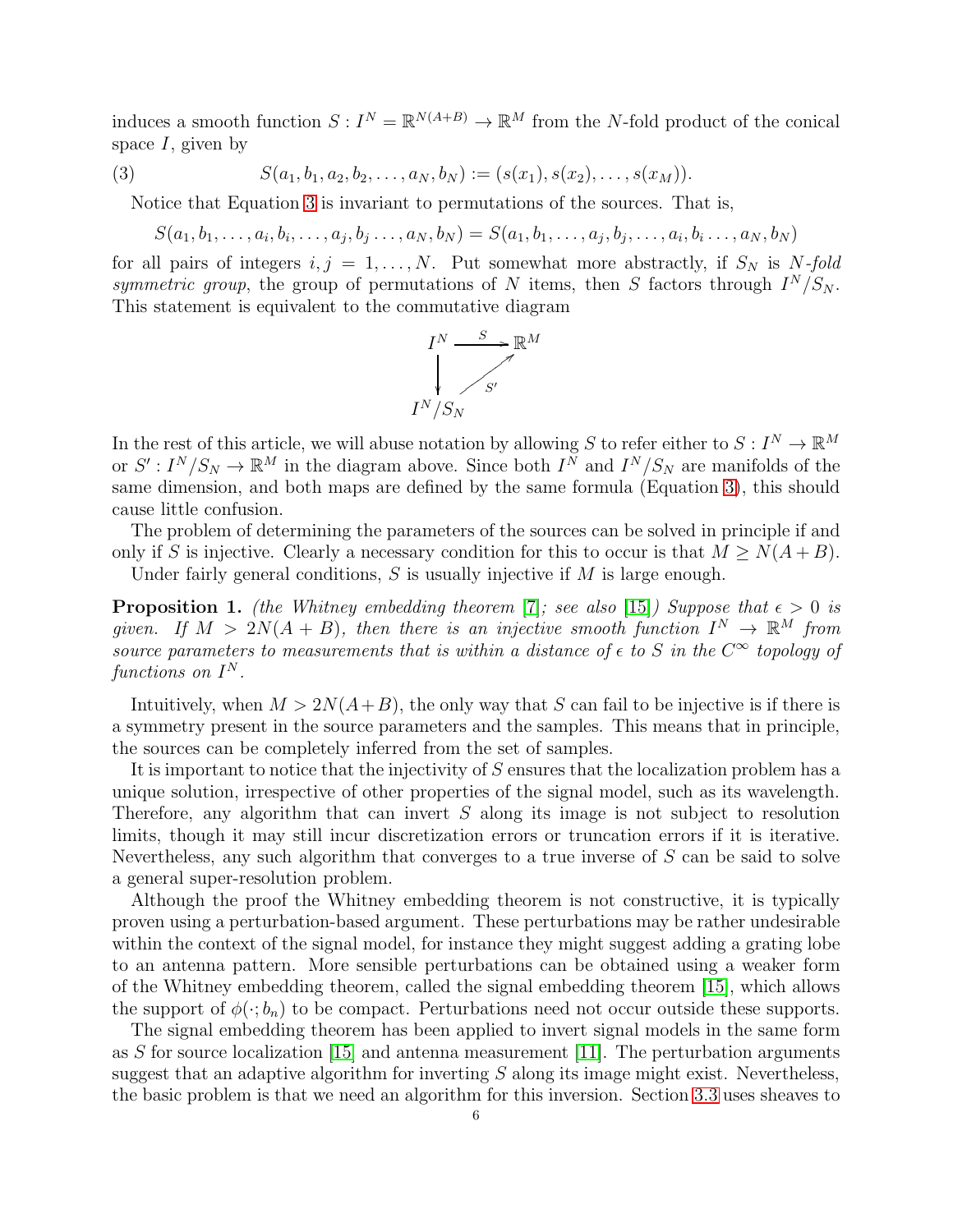recast the source recovery problem into an optimization problem that can be solved effectively by an adaptive approach.

<span id="page-6-1"></span>3.3. Sheaf signal model: known source count. If we know the number of sources  $N$ , we can express the relationship between the observations and the source parameters by a sheaf diagram

<span id="page-6-2"></span>

The diagram expresses the fact that each observation is determined by Equation [1,](#page-1-0) and that no observation functionally determines any other. One should be aware that the lack of functional dependence does not imply that the observations are independent. Specifically, it may happen that one or more measurements (values in the second row of the diagram) suffice to determine a unique value in  $I^N/S_N$ , after which point all of the other measurements can be determined from this unique value. This is exactly the situation in which an adaptive method is warranted, since later measurements are not actually required!

Suppose we have a set of M measurements at  $x_1, x_2, \ldots, x_M$ , for which we have observations  $z_1, z_2, \ldots, z_M$  respectively. These observations form a partial assignment to the above sheaf, which is supported on the second row.

The partial assignment is not supported at the top row, since that would be tantamount to knowing all of the source parameters. Nevertheless, assuming that no noise is present and that we have correctly found the parameters  $a_1, b_1, \ldots, a_N, b_N$ , then it should be the case that

$$
z_m = s(x_m; a_1, b_1, \ldots, a_N, b_N)
$$

for all  $m = 1, \ldots, M$ .

In other words, the set of observations corresponds to a global section of the sheaf diagram in Equation [4.](#page-6-2) Since global sections have zero consistency radius and the stalks of the sheaf are all metric spaces, any assignment which is not a global section will have positive consistency radius.

On the other hand, if the function  $S$  defined in Equation [3](#page-5-1) is injective then there is only one global section. This means that we can recast the problem of obtaining the sources from the observations as the minimization of consistency radius. With essentially no further work, we obtain the following result.

<span id="page-6-0"></span>Corollary 2. If the function S defined in Equation [3](#page-5-1) is injective then the solution to

<span id="page-6-3"></span>(5) 
$$
\mathop{\rm argmin}_{\{a_n,b_n\}_{n=1}^N} \left( \sum_{m=1}^M |s(x_m;a_1,b_1,\ldots,a_n,b_n) - z_m|^2 \right).
$$

is the correct source decomposition for the signal  $z_m$  if one exists.

The reader may correctly argue that the optimization problem in Equation [5](#page-6-3) can be obtained easily – though not solved – by inspection! However, if the number of sources is not known, then the correct optimization problem that obtains the source parameters is difficult to state explicitly. However, the correct optimization problem is still a consistency radius minimization, but for a more elaborate sheaf. This sheaf accounts both for the unknown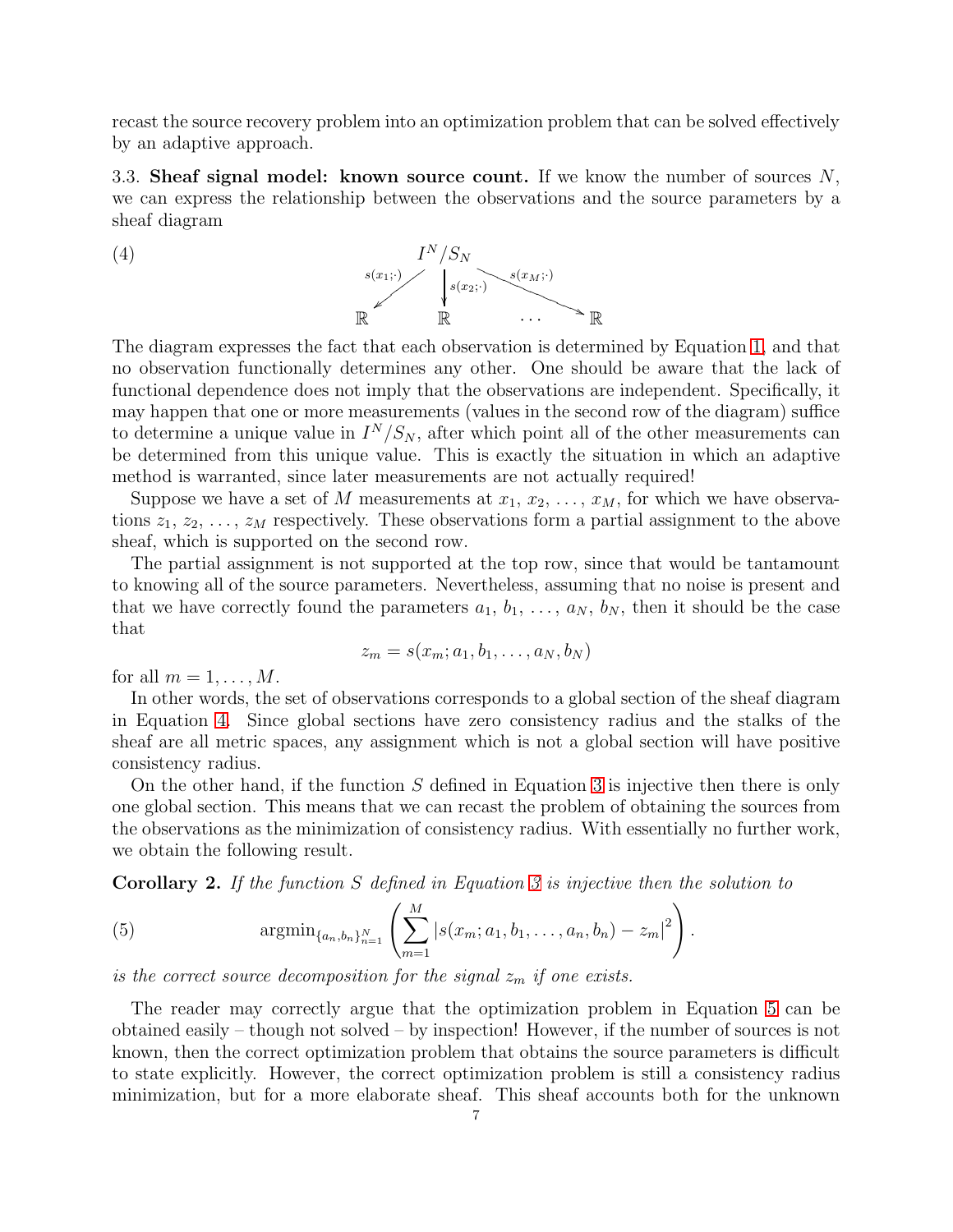number of sources and the fact that (according to Section [3.2\)](#page-4-0) the number of measurements that should be taken depends on the (unknown) number of sources.

<span id="page-7-0"></span>3.4. Sheaf signal model encore: unknown source count. Now let us assume that the signal is built from an unknown number of sources. Recalling that we defined the conical space I so it can represent the space of possible pairs of values for  $a_n$  and  $b_n$ , this means that a single source is specified by an element of the set  $I$ . On the other hand, we previously argued that if there are N sources, then the order of the sources does not matter. Therefore, the signal for N sources is determined by an element of  $I^N/S_N$ .

If M real measurements are taken from a signal determined by  $N$  sources, then the previous discussions led to a simple sheaf diagram

$$
I^N/S_N
$$
  
\n
$$
\downarrow
$$
  
\n
$$
\mathbb{R}^M
$$

The consistency radius is simply

$$
||S(w_1,\ldots,w_N)-z||,
$$

where  $z \in \mathbb{R}^M$  is the measurement and  $w_i = (a_i, b_i)$  is the parameter of the *i*-th source. If we do not know the number of sources, then we must consider various instantiations of this sheaf.

<span id="page-7-1"></span>**Definition 2.** The sheaf  $\mathcal{J}_P$  is defined by the diagram



in which each of the restriction maps are given by the signal space map with different numbers of sources.

Notice that the P in  $\mathcal{J}_P$  is the maximum number of sources we will attempt to consider, which may not have much (if anything) to do with the actual number of sources  $N$ . Of course, we hope that  $N \leq P$  so that the actual number of sources is considered in our analysis. The global consistency radius of an assignment to this sheaf is given by

$$
\sum_{i=1}^P \|S(w_{i,1},\ldots,w_{i,i})-z\|,
$$

where  $z \in \mathbb{R}^M$  is the measurement and the  $w_{i,j}$  is the proposed j-th source parameter when we are considering a representation of the signal with  $i$  sources. The global consistency radius is simply the sum of consistency radii of each subproblem, in which we consider a given number of sources. On the other hand, each one of these subproblems is the *local* consistency radius for an open set in the base space topology for  $\mathcal{J}_P$ . If the S functions are injective, then it is clear that if  $N > P$ , the only set upon which the local consistency radius can vanish is the set consisting of only the observation (ie. the bottom row of the sheaf diagram). Conversely, if the S functions are injective and  $N \leq P$ , then the minimum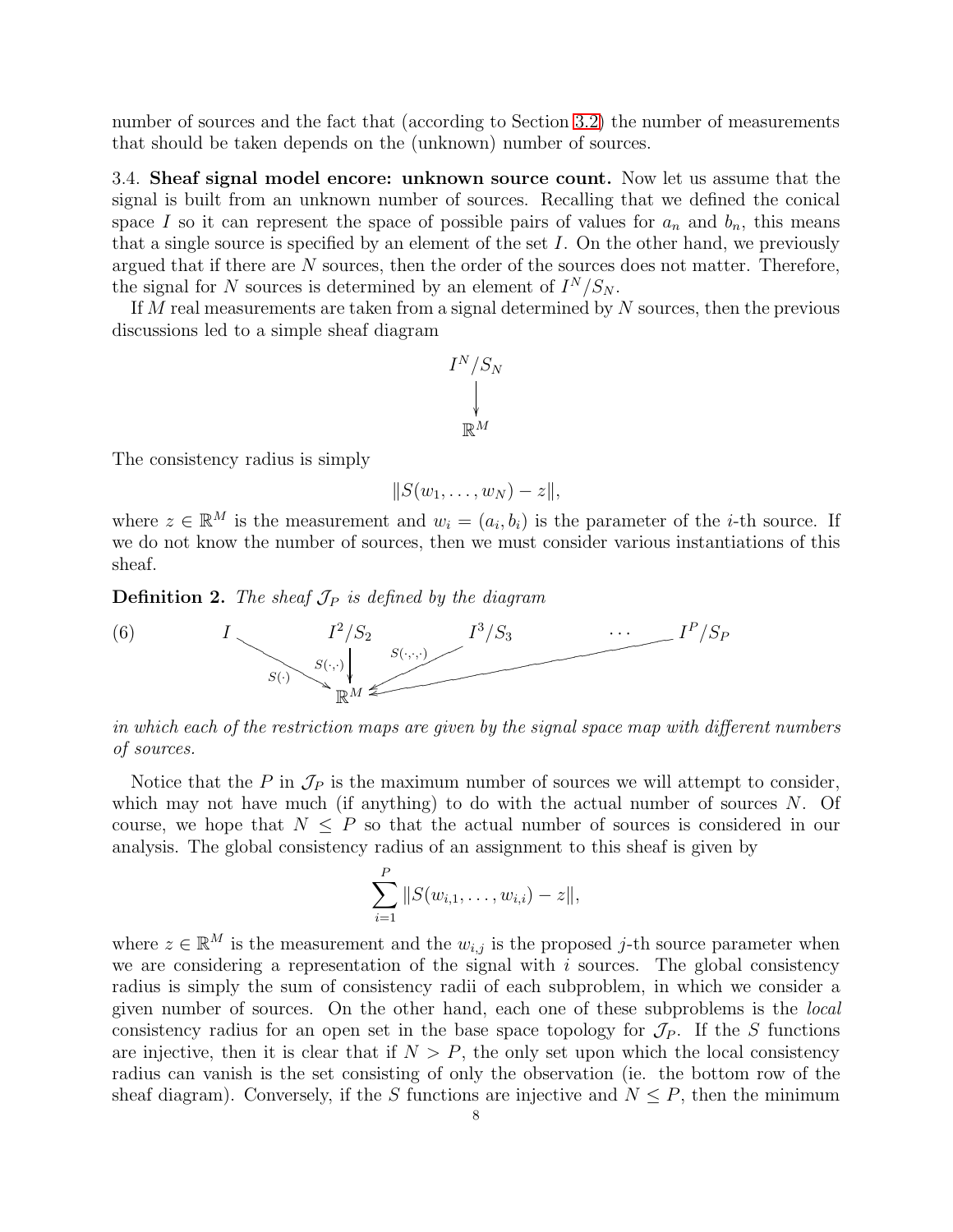local consistency radius possible on the open set constructed as the star over the element with stalk  $I^P/S_P$  is zero.

One particular drawback of  $\mathcal{J}_P$  though, is that values of an assignment on the different stalks in the top row of Equation [6](#page-7-1) have nothing to do with one another. Another expression of this fact is that the base space topology for  $\mathcal{J}_P$  is quite large.

<span id="page-8-0"></span>3.5. Aggregation sheaves. It is useful to construct a specific kind of sheaf that aggregates observations or parameter values under different assumptions. In this section, we define the concept of an aggregation sheaf that represents the idea of nested sets of parameters.

Suppose that I is a conical space and  $S_N$  is the group of permutations of N items. The elements of  $I^N/S_N$  are equivalence classes of elements of  $I^N$  under permutations. We may choose representatives of these equivalence classes so that the components (elements of I) are sorted according to their magnitude norms.

For instance, a typical representative of an element of  $I^N/S_N$  could be written

$$
\{w_1, w_2, \ldots, w_N\}
$$

where  $||w_i||_I \geq ||w_j||_I$  if  $i \leq j$ .

A natural operation is *concatenation*  $\oplus$  :  $(I^M/S_M) \times (I^N/S_N) \rightarrow I^{M+N}/S_{M+N}$  given by

$$
\{u_1, \ldots, u_M\} \oplus \{w_1, \ldots, w_N\} := \{u_1, \ldots, u_M, w_1, \ldots, w_N\}.
$$

We may therefore abuse notation slightly, and think of elements of  $I^N/S_N$  as length N  $multisets$ : unordered lists of length  $N$  in which duplicates are permitted. We will therefore speak of  $w_1$  as being an *element of*  $\{w_1, \ldots, w_M\}$  without any possible confusion.

For a conical space I, metric  $d_I$  induces a natural metric on  $I^N/S_N$ .

<span id="page-8-1"></span>**Lemma 3.** If I is a conical space, then  $I^N/S_N$  is a metric space in which the metric is given by

$$
d(u, w) := \min_{\sigma \in S_N} \sum_{n=1}^N d_I(u_n, w_{\sigma(n)}) .
$$

Proof. We simply need to establish the axioms of a metric:

- Because  $d(u, w)$  is a sum of norms,  $d(u, w) \geq 0$  is immediate.
- Similarly,  $d(w, w) = 0$  is immediately apparent by taking  $\sigma = id$ .
- If  $d(u, w) = 0$ , this means that there is a permutation  $\sigma$  such that  $u_n = w_{\sigma(n)}$  for each *n* because  $d<sub>I</sub>$  is a metric. This implies that u and w are in the same equivalence class of  $I^N/S_N$ .
- A simple reindexing argument establishes that  $d(u, w) = d(w, u)$ .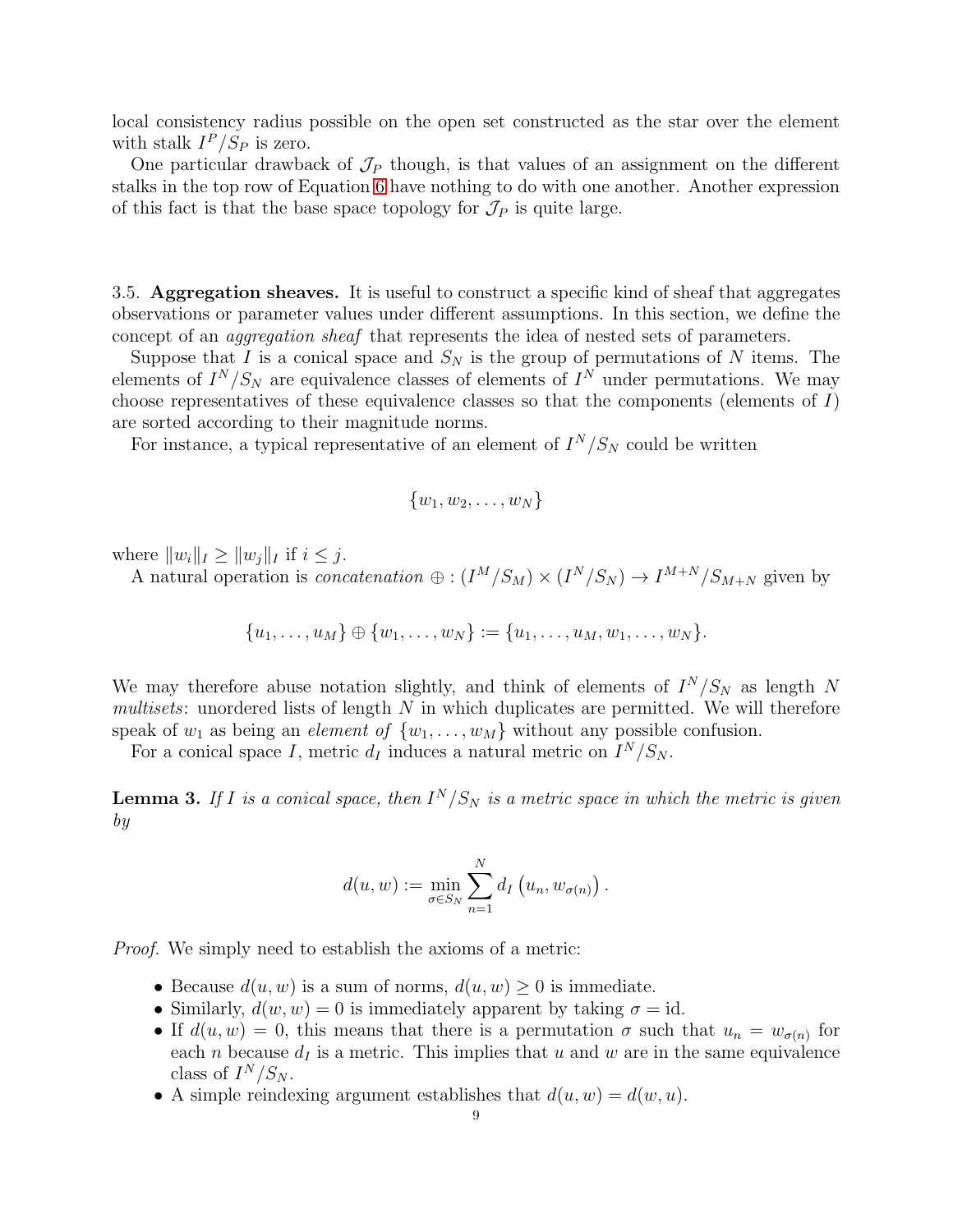• Finally,  $d(u, v) \leq d(u, w) + d(w, v)$ 

$$
d(u, v) = \min_{\sigma \in S_N} \sum_{n=1}^N d_I(u_n, v_{\sigma(n)})
$$
  
\n
$$
\leq \min_{\tau \in S_N} \min_{\sigma \in S_N} \sum_{n=1}^N (d_I(u_n, w_{\tau(n)}) + d_I(w_{\tau(n)}, v_{\sigma(n)}))
$$
  
\n
$$
\leq \min_{\tau \in S_N} \min_{\sigma \in S_N} \left( \sum_{n=1}^N d_I(u_n, w_{\tau(n)}) + \sum_{n=1}^N d_I(w_{\tau(n)}, v_{\sigma(n)}) \right)
$$
  
\n
$$
\leq \min_{\tau \in S_N} \sum_{n=1}^N d_I(u_n, w_{\tau(n)}) + \min_{\tau \in S_N} \min_{\sigma \in S_N} \sum_{n=1}^N d_I(w_{\tau(n)}, v_{\sigma(n)})
$$
  
\n
$$
\leq d(u, w) + d(w, v).
$$

With these basic properties established, we now aggregate copies of  $I$  according to a recipe encoded as a partially ordered set  $(P, \leq)$ . Intuitively, the elements of I represent choices of parameters for the sources, and the elements of  $P$  represent different possible ways to configure these sources. The partial order  $\leq$  on P represent nesting relations between these configurations.

For instance the relation between a configuration with 2 sources can be thought of as a subconfiguration of one with 3 sources in several possible ways. The appropriate representation of the space of parameters along with these relationships is an aggregation sheaf.

**Definition 3.** Suppose that  $D_p$  is the subset of P in the partially ordered set  $(P, \leq)$  given by

$$
D_p := \{ q \in P : q \le p \},\
$$

and that I is a conical space. The aggregation sheaf A on  $(P, \leq)$  modeled on I is a sheaf of metric spaces constructed according to the following recipe:

 $\textbf{Stalks:} \ \ \mathcal{A}(p) := \left( \bigoplus_{q \in D_p} I \right) / S_{\# D_p}$ 

**Restrictions:** If  $S(q)$  is a multiset of N elements  $\{w_1, \ldots, w_N\}$  and  $S(p)$  is a multiset of  $N + k$  elements, then

$$
(\mathcal{S}(q \le p)) \left( \{w_1, \ldots, w_N\} \right) := \{w_1, \ldots, w_N, (0, b_1), \ldots, (0, b_k)\},\
$$

where  $b_1, \ldots, b_k$  are completely arbitrary, since they all refer to the vertex of I. Briefly,  $S(q \leq p)$  copies the elements of  $S(q)$ , padding with copies of the vertex of I as needed. We call  $S(q \leq p)$  the inclusion of  $S(q)$  into  $S(p)$ .

According to Lemma [3,](#page-8-1) the stalks of an aggregation sheaf are metric spaces. It is immediate that the restrictions are continuous with respect to the metrics on the stalks.

For our purposes here – decomposing signals formed according to Equation  $1$  – we want to understand the most efficient way to solve certain consistency radius minimization problems. Constraining the assignments that must be tested as the optimization problem is solved can yield a performance boost, with greedy algorithms being preferred in the literature due to their speed of convergence. However, greedy algorithms can fail spectacularly if their assumptions are not met. We seek both the correct optimization problem to decompose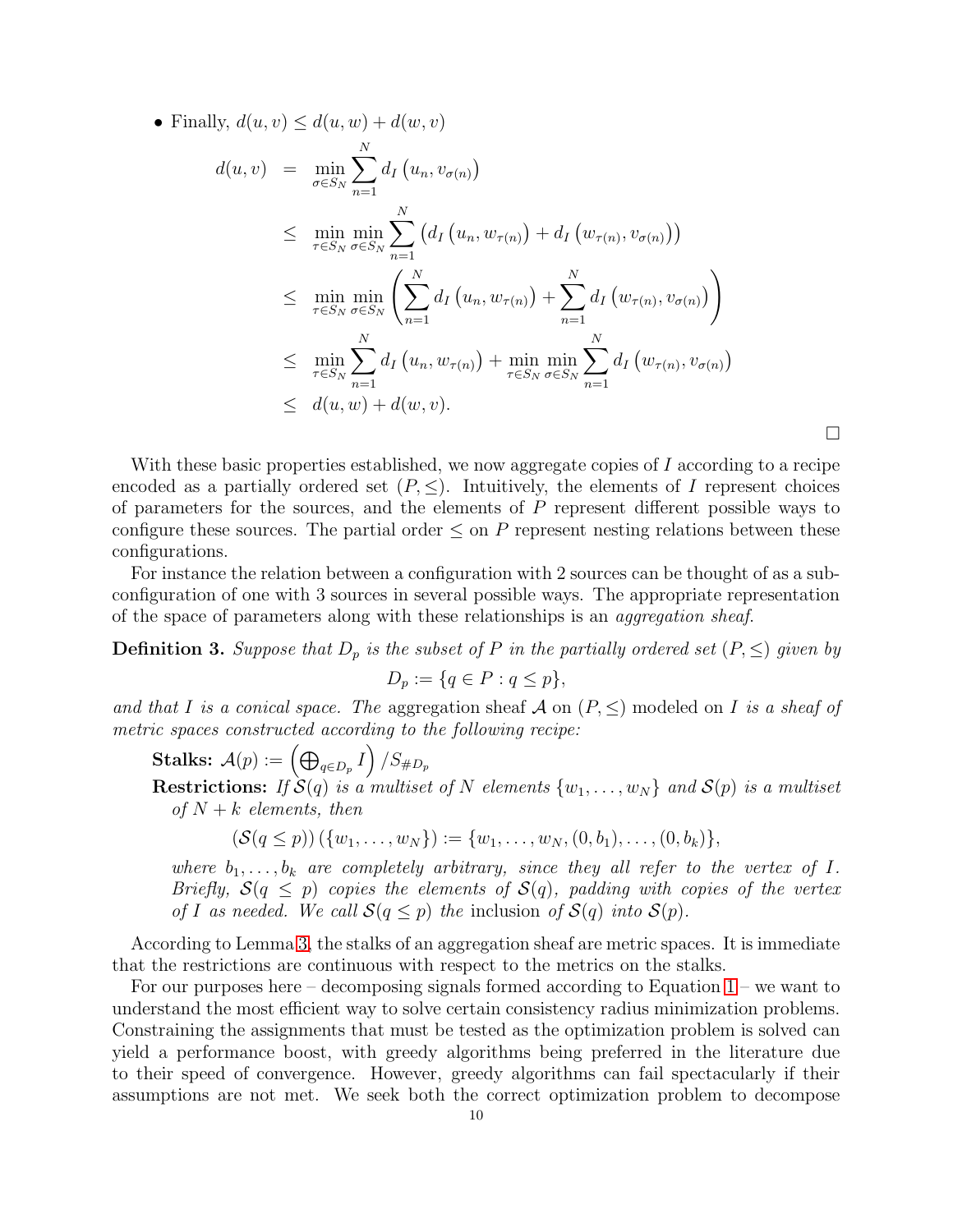Equation [1](#page-1-0) and a flexible algorithmic framework that becomes greedy when appropriate, but fails more gracefully into a non-greedy setting if needed. This graceful degradation is governed by properties of the assignments which minimize consistency radius; a key starting point is a sorting property for assignments of aggregation sheaves.

<span id="page-10-0"></span>**Proposition 2.** (Sorting property) Suppose that  $A$  is an aggregation sheaf for a finite partially ordered set  $(P, \leq)$  modeled on the conical space I, that  $(P, \leq)$  has a unique maximal element p', and that  $N = \#P$ . Let a be an assignment to A supported on p'. Without loss of generality, suppose that  $a_{p'} = \{w_1, w_2, \ldots x_N\}$ , where  $||w_i||_I \ge ||w_j||_I$  if  $i \le j$ , recalling that  $\|\cdot\|_I$  is the magnitude norm of I. Any extension b of a to all of A which has minimal consistency radius will have the property that if  $q \leq p$  as elements in P,

$$
b_p = b_q \oplus \{w_{i_1}, \dots\},\
$$

where every element in the set  $w_{i_1}, \ldots$  has magnitude norm less than or equal to that of every element in  $b_q$ , and each  $w_{i_j}$  is an element of  $a_{p'}$ .

*Proof.* It suffices to establish the conclusion for an arbitrary pair  $q \leq p$  in P for which there is no other r in P "between" q and p, that is,  $q \le r \le p$  implies  $r = q$  or  $r = p$ . Under this hypothesis, the lengths of  $b_p$  and  $b_q$  differ by exactly 1. The sheaf diagram in the vicinity of  $p$  and  $q$  is therefore of the form

$$
I^N/S_N \xrightarrow{A(q\leq p)} I^{N+1}/S_{N+1}.
$$

Without loss of generality, suppose that  $b_p = \{w_1, w_2, \ldots, w_{N+1}\}\$ in which the elements are sorted in order of descending magnitude norms. The proposition will be established if we can conclude that  $b_q = \{w_1, w_2, \ldots, w_N\}.$ 

Suppose that  $b_q = \{u_1, u_2, \dots u_N\}$ , so that

$$
d((\mathcal{A}(q \le p)) b_q, b_p) = \min_{\sigma \in S_{N+1}} \sum_{n=1}^{N+1} d_I (((\mathcal{A}(q \le p)) b_q)_n, w_{\sigma(n)})
$$
  

$$
= \min_{\sigma \in S_{N+1}} \left( \sum_{n=1}^N d_I (u_n, w_{\sigma(n)}) + d_I ((0, b), w_{\sigma(N+1)}) \right)
$$
  

$$
= \min_{\sigma \in S_{N+1}} \left( \sum_{n=1}^N d_I (u_n, w_{\sigma(n)}) + ||w_{\sigma(N+1)}||_I \right).
$$

Notice that since  $\mathcal{A}(q \leq p)$  is an inclusion, its output contains one extra copy of the vertex of I as padding. This extra vertex copy is paired with  $w_{\sigma(N+1)}$ , resulting in the magnitude norm in the above calculation. Since we sorted the  $w_n$ , selecting  $u_n = w_n$  for  $n = 1, ..., N$ means that the above distance is not more than  $||w_{N+1}||_I$ . On the other hand, notice that

$$
\min_{\sigma \in S_{N+1}} \left( \sum_{n=1}^N d_I \left( u_n, w_{\sigma(n)} \right) + ||w_{\sigma(N+1)}||_I \right) \geq \min \{ ||w_n||_I : n = 1, \ldots, N+1 \} = ||w_{N+1}||_I.
$$

Therefore, selecting  $u_n = w_n$  for  $n = 1, ..., N$  results in the minimum value of  $d((\mathcal{A}(q \leq p)) b_q, b_p)$ . Since this is the contribution of  $b_q$  to the consistency radius of the entire assignment b, we conclude that it minimizes consistency radius.  $\Box$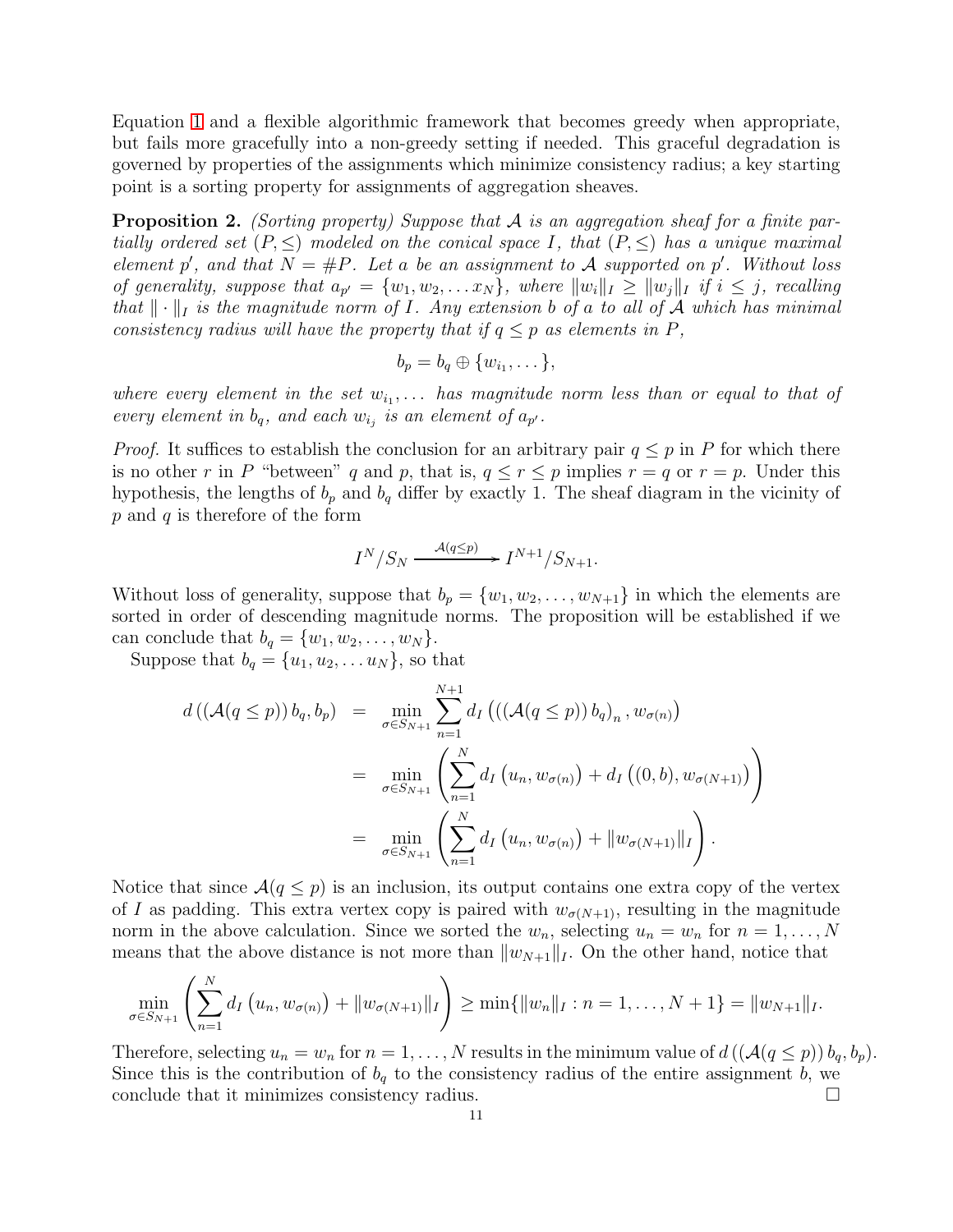According to Proposition [2,](#page-10-0) the assignments with minimal consistency radius on the aggregation sheaf

$$
I \longrightarrow I^2/S_2 \longrightarrow \cdots \longrightarrow I^N/S_N
$$

are always of the form

$$
\{w_1\} \longrightarrow \{w_1, w_2\} \longrightarrow \cdots \longrightarrow \{w_1, \ldots, w_N\}
$$

where  $||w_i||_I \ge ||w_i||_I$  if  $i \le j$ . That is, the elements of I added as one moves rightward in the diagram are sorted in descending order.

<span id="page-11-0"></span>3.6. Sheaf model for nested subproblems. To remedy the issues with  $\mathcal{J}_P$ , and to create a sheaf model suitable for greedy algorithms, let us repackage the top row of Equation [6](#page-7-1) using an aggregation sheaf. Since we do not know the true number of sources, it makes sense to encapsulate all possibilities in a sheaf  $\mathcal I$ . This sheaf is an aggregation sheaf

$$
I \longrightarrow I^2/S_2 \longrightarrow I^3/S_3 \longrightarrow \cdots \longrightarrow I^n/S_n \longrightarrow \cdots
$$

which represents all possible sets of sources present in the signal along with the nesting structure. At any place in the diagram above, there are a finite number of sources, and these sources are present in all positions to the right.

This sheaf  $\mathcal I$  can be connected to the measurements by replicating the diagram in Equation [4,](#page-6-2) with the added constraint that duplicate observations are connected by identity maps. For two observations, this results in the diagram



Additional observations can be supplied by adding more rows to the diagram.

If we collapse the identity maps in the bottom rows, and combine the bottom rows, the above diagram has the same global sections as the sheaf  $\mathcal{K}_P$  defined below.

**Definition 4.** The sheaf  $\mathcal{K}_P$  is defined by the diagram

<span id="page-11-1"></span>(7) 
$$
I \longrightarrow I^2/S_2 \longrightarrow I^3/S_3 \longrightarrow \cdots \longrightarrow I^P/S_P
$$

in which the top row is an aggregation sheaf, and the restrictions from the top to bottom row are given by the signal map S.

It should be immediately apparent to the reader that the consistency radius for this new sheaf  $\mathcal{K}_P$  is rather formidable to write explicitly, although it is straightforward to construct systematically. Specifically, because of commutativity all restriction maps from the top to bottom row are actually visible in the diagram. Moreover, the top row is an aggregation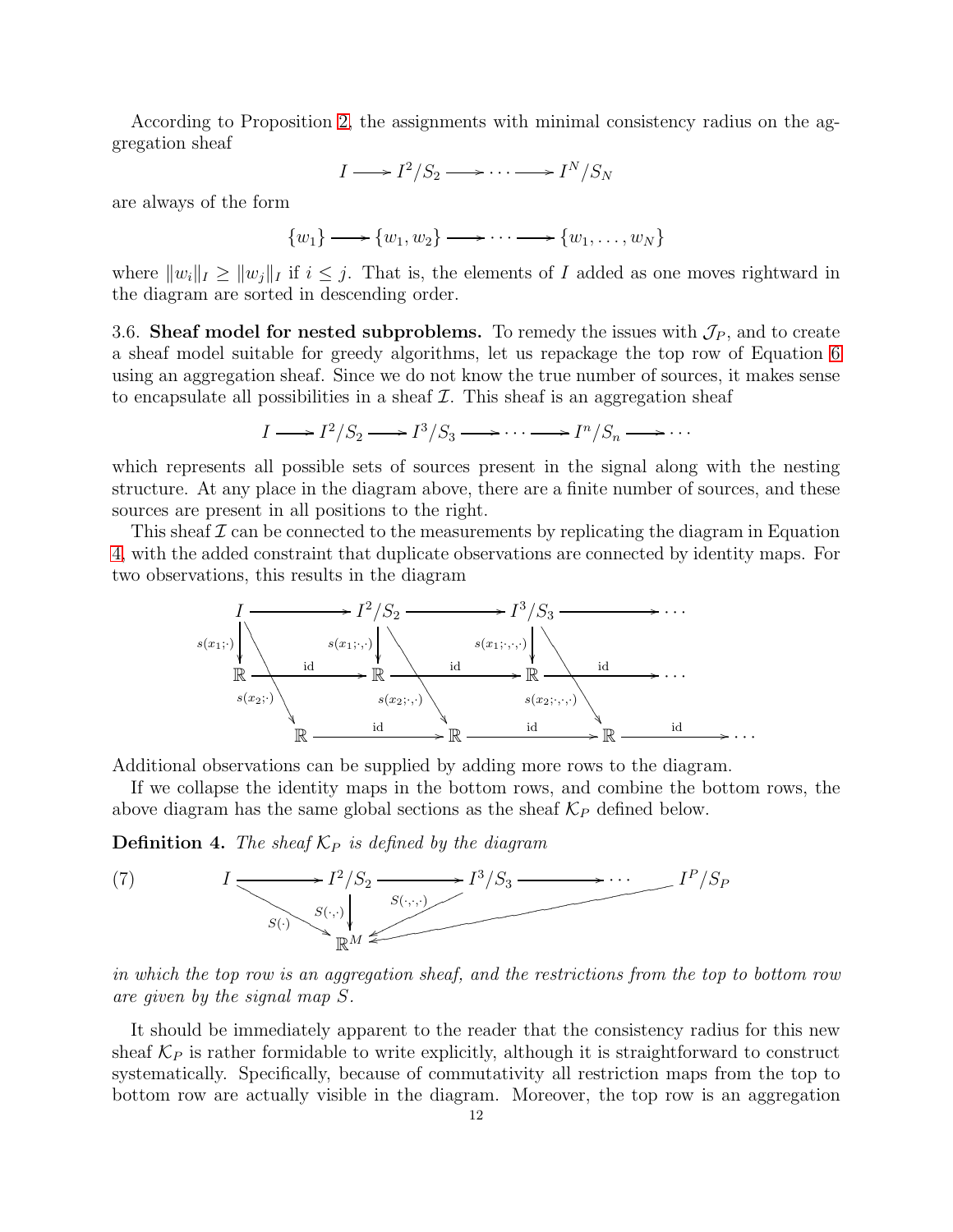sheaf, so its consistency radius can be written explicitly using the construction in Section [3.5.](#page-8-0)

Consider an assignment to the above sheaf  $\mathcal{K}_P$ , in which the values in the stalks in the top row are given by

$$
{w_{1,1}}, {w_{2,1}, w_{2,2}}, {w_{3,1}, w_{3,2}, w_{3,3}}, \ldots
$$

and the value in the bottom row (the  $\mathbb{R}^2$ ) is z. The consistency radius of this assignment is

<span id="page-12-1"></span>
$$
(8) \quad \sum_{i=1}^N \sum_{j=i+1}^N \min_{\sigma \in S_j} \left( \sum_{k=1}^i d_I \left( w_{i,k}, w_{j,\sigma(k)} \right) + \sum_{m=i+1}^j \| w_{j,\sigma(m)} \|_I \right) + \sum_{i=1}^N \| S(w_{i,1}, \ldots, w_{i,i}) - z \|.
$$

Let us compare  $\mathcal{K}_P$  with the sheaf  $\mathcal{J}_P$  defined earlier in Equation [6.](#page-7-1) Although the base spaces of these two sheaves have different topologies, they are written on the same set of elements. The only difference is the partial order on these elements. In particular, every order relation present in the base of  $\mathcal{J}_P$  (arrows from the top to the bottom row) is present in the base of  $\mathcal{K}_P$ , though not conversely. This means that the identity map from the base space of  $\mathcal{J}_P$  to the base space of  $\mathcal{K}_P$  is order preserving. Furthermore, notice that the stalks and restrictions in  $\mathcal{J}_P$  are present in exactly the same form as in  $\mathcal{K}_P$ , though again not conversely. Therefore, there is a sheaf morphism  $m : \mathcal{K}_P \to \mathcal{J}_P$  defined along this identity map, simply by defining each component map to be an identity map on corresponding stalks.

<span id="page-12-0"></span>**Proposition 3.** The sheaf morphism  $m : \mathcal{K}_P \to \mathcal{J}_P$  induces an isomorphism on the spaces of global sections provided that  $S: I^P/S_P \to \mathbb{R}^M$  is injective.

*Proof.* The fact that m takes each section of  $\mathcal{K}_P$  to a section of  $\mathcal{J}_P$  is a general fact for sheaf morphisms and is true regardless of the injectivity of S.

The other direction, that sections of  $\mathcal{J}_P$  also correspond to sections of  $\mathcal{K}_P$ , requires special consideration of the sheaves involved. First of all, notice that global sections of  $\mathcal{K}_P$  are determined by their value on  $I$ , since this is the stalk over the unique minimal element in the base partial order. We merely need to show that a global section of  $\mathcal{J}_P$  is also determined by the value on the corresponding element in its base partial order, even though that element is not the unique minimal element.

To this end, suppose that we have a global section of  $\mathcal{J}_P$ . Such a global section consists of the following information:

- A value  $z \in \mathbb{R}^M$ , and
- A set of values  $\{w_{n,j}\}_{j=1}^n$  in  $I^n/S_n$  for each  $n=1,\ldots,P$ , each of which consists of a pair  $w_{n,j} = (a_{n,j}, b_{n,j})$  because I is a conical space,

such that

$$
z = S(w_{n,1},\ldots,w_{n,n})
$$

for each  $n = 1, \ldots, P$ . Because of the injectivity of S, this means that in particular, we have that

$$
z = S(w_{p,1},\ldots,w_{p,P}).
$$

By the injectivity of S, for this particular value of z, no other set  $\{w_{P,j}\}_{j=1}^P$  will satisfy the equation. On the other hand, we have that

$$
z = S(w_{1,1}),
$$

and again uniquely so. This means that  $w_{1,1}$  must be present in  $\{w_{P,j}\}_{j=1}^P$ , and furthermore must be the only non-vertex element (recall that the vertex is the equivalence class consisting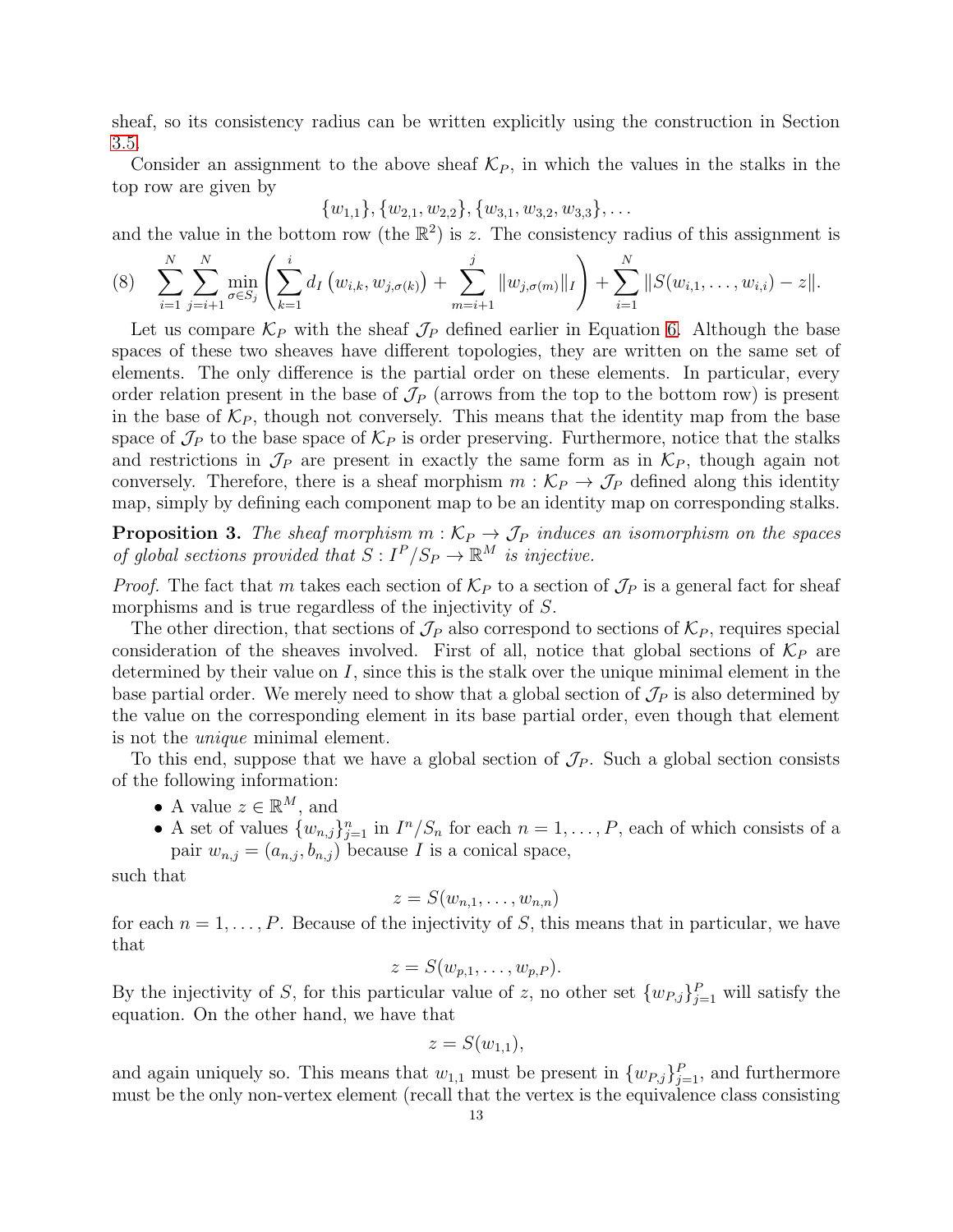of all elements with  $a_{i,j} = 0$ ). We merely need to notice that this means that the global section is determined by its value  $w_{1,1}$  on  $I$ .

The proof of Proposition [3](#page-12-0) is easily extended to handle the situation of local sections of  $\mathcal{K}_P$ ; merely trim off the left side of the diagram!

**Corollary 3.** Every local section of  $\mathcal{K}_P$  is also a local section of  $\mathcal{J}_P$ .

This means that if we use  $\mathcal{K}_P$  instead of  $\mathcal{J}_P$ , we essentially have the same information, simply encapsulated in a smaller topology. The smaller topology might help guide our attempts at finding extensions of assignments with minimal consistency radus, and so may be rather convenient even though the consistency radius formula for  $\mathcal{K}_P$  is more complicated than that of  $\mathcal{J}_P$ .

3.7. Determining the number of source adaptively. The general strategy for determining source parameters from measurements is to minimize consistency radius in either the sheaf  $\mathcal{J}_P$  or the sheaf  $\mathcal{K}_P$ , subject to the assignment being determined at the observation. In cases where the source magnitudes are widely varying, it is likely that a greedy approach is possible (and may be preferable). Minimizing consistency radius on  $\mathcal{K}_P$  will tend to ex-hibit the sorting property (Proposition [2\)](#page-10-0), and therefore will prioritize sources with large magnitude first. On the other hand, if the source magnitudes are all similar, then a greedy approach is likely to fail when source locations are similar. In this situation, minimizing consistency radius in  $\mathcal{K}_P$  may yield misleading results; instead minimizing consistency radius on  $\mathcal{J}_P$  would be preferable.

<span id="page-13-0"></span>**Proposition 4.** Suppose that the number of sources is fixed at N and that  $z \in \mathbb{R}^M$  is given by

$$
z = S(a_1, b_1, \ldots, a_N, b_N),
$$

where S is given by Equation [3.](#page-5-1)

If we assign  $z \in \mathbb{R}^{\bar{M}}$  to represent the measurement in the sheaf  $\mathcal{J}_P$  (see Equation [6\)](#page-7-1) or  $\mathcal{K}_P$  (see Equation [7\)](#page-11-1) then there is an extension to a global assignment in which the local consistency radius vanishes for all sufficiently small open sets provided that  $P > N$ .

*Proof.* Establishing the statement for  $\mathcal{K}_P$  automatically carries over to  $\mathcal{J}_P$ , so we merely consider the case of  $\mathcal{K}_P$ . That is given by



To that end,  $z \in \mathbb{R}^M$  is assigned in the bottom row of the diagram. This is merely a consequence of the structure of the global consistency radius, initially shown in Equation [8.](#page-12-1) Let us name the values in the assignment to the top row of the sheaf diagram

 $\{(a_{1,1}, b_{1,1})\}, \{(a_{2,1}, b_{2,1}), (a_{2,2}, b_{2,2})\}, \{(a_{3,1}, b_{3,1}), (a_{3,2}, b_{3,2}), (a_{3,3}, b_{3,3})\}, \ldots, \{(a_{P,1}, b_{P,1}), \ldots, (a_{P,P}, b_{P,P})\}.$ 

Notice that these values define many possibilities for the source parameters.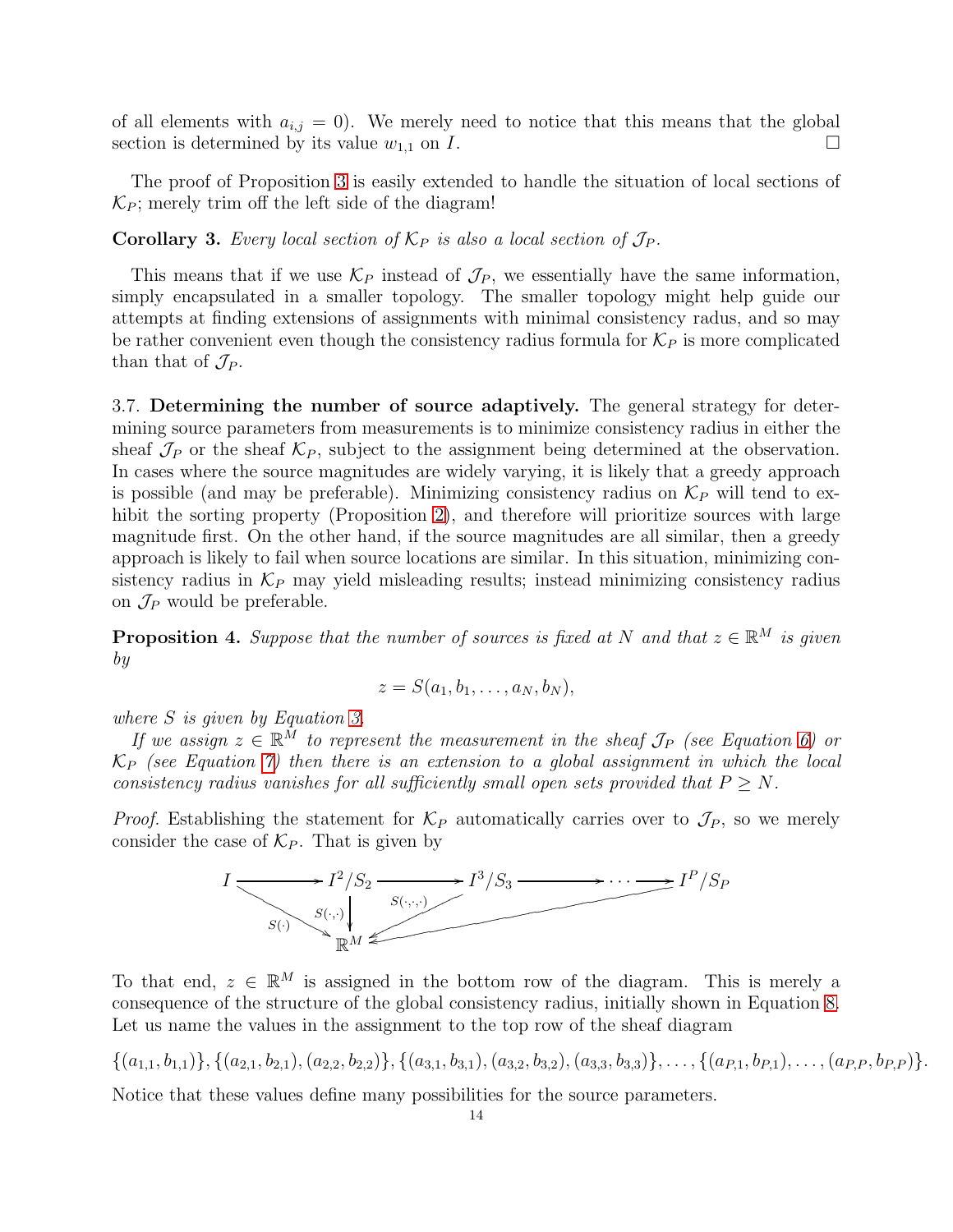If the number of sources is not known, but decompositions with  $P \geq N$  sources are encoded in the sheaf, then the consistency radius of any assignment supported on the star open set (minimal open set in the sense of inclusion) whose stalk is  $I^N/S_N$  is given by

<span id="page-14-0"></span>(9) 
$$
\sum_{i=N}^{P} \sum_{j=i+1}^{P} \min_{\sigma \in S_j} \left( \sum_{k=1}^{i} d_I \left( (a_{i,k}, b_{i,k}), (a_{j,\sigma(k)}, b_{j,\sigma(k)}) \right) + \sum_{m=i+1}^{j} ||a_{j,\sigma(m)}|| \right) + \sum_{i=N}^{P} ||S(a_{i,1}, b_{i,1} \dots, a_{i,i}, b_{i,i}) - z||.
$$

(Specifically, in Equation [9](#page-14-0) rather than starting the  $i$  sums at 1 they start at N. Additionally, all sums run to  $P$  instead of  $N$ .)

Define

$$
a_{P,k} = \begin{cases} a_k & \text{if } k \le N, \\ 0 & \text{otherwise} \end{cases}
$$

and

$$
b_{P,k} = \begin{cases} b_k & \text{if } k \le N, \\ \text{arbitrary} & \text{otherwise.} \end{cases}
$$

If we then declare that  $a_{i,k} = a_{j,k}$  and  $b_{i,k} = b_{j,k}$  whenever they are both defined, then this definition clearly results in the second sum of Equation [9](#page-14-0) being zero. On the other hand, the sum

$$
\sum_{k=1}^{i} d_I \left( (a_{i,k}, b_{i,k}), (a_{j, \sigma(k)}, b_{j, \sigma(k)}) \right)
$$

will also be made to vanish, simply by letting  $\sigma = id$ . What of the remaining sum? It too vanishes because all of the terms in question have index greater than  $N$ , and therefore each vanishes by construction.

<span id="page-14-1"></span>Corollary 4. If the S function is injective, then the assignment for which the local consistency radius of both  $\mathcal{J}_P$  and  $\mathcal{K}_P$  vanishes occurs precisely at the number of sources N.

Therefore, from a methodological perspective, the number of sources can be determined from the consistency filtration given enough samples. If there is noise, look for the "knee" in local consistency radius as the open set size increases. That determines the open set that best describes the data.

As an example, consider the following conical space  $I = \mathbb{R} \times \mathbb{R}$  under the metric

$$
d((a_1,b_1),(a_2,b_2)) := \min\{|a_1|+|a_2|, \sqrt{|a_1-a_2|^2+\beta|b_1-b_2|^2}\}.
$$

Let us treat  $I$  as the representation of a single source, whose magnitude and position are each given by a scalar. We consider two Examples, [1](#page-15-0) and [2](#page-16-0) involving the consistency radius of the two source problem. In Example [1,](#page-15-0) both magnitudes are known and have the same value, while in Example [2](#page-16-0) they can have different values.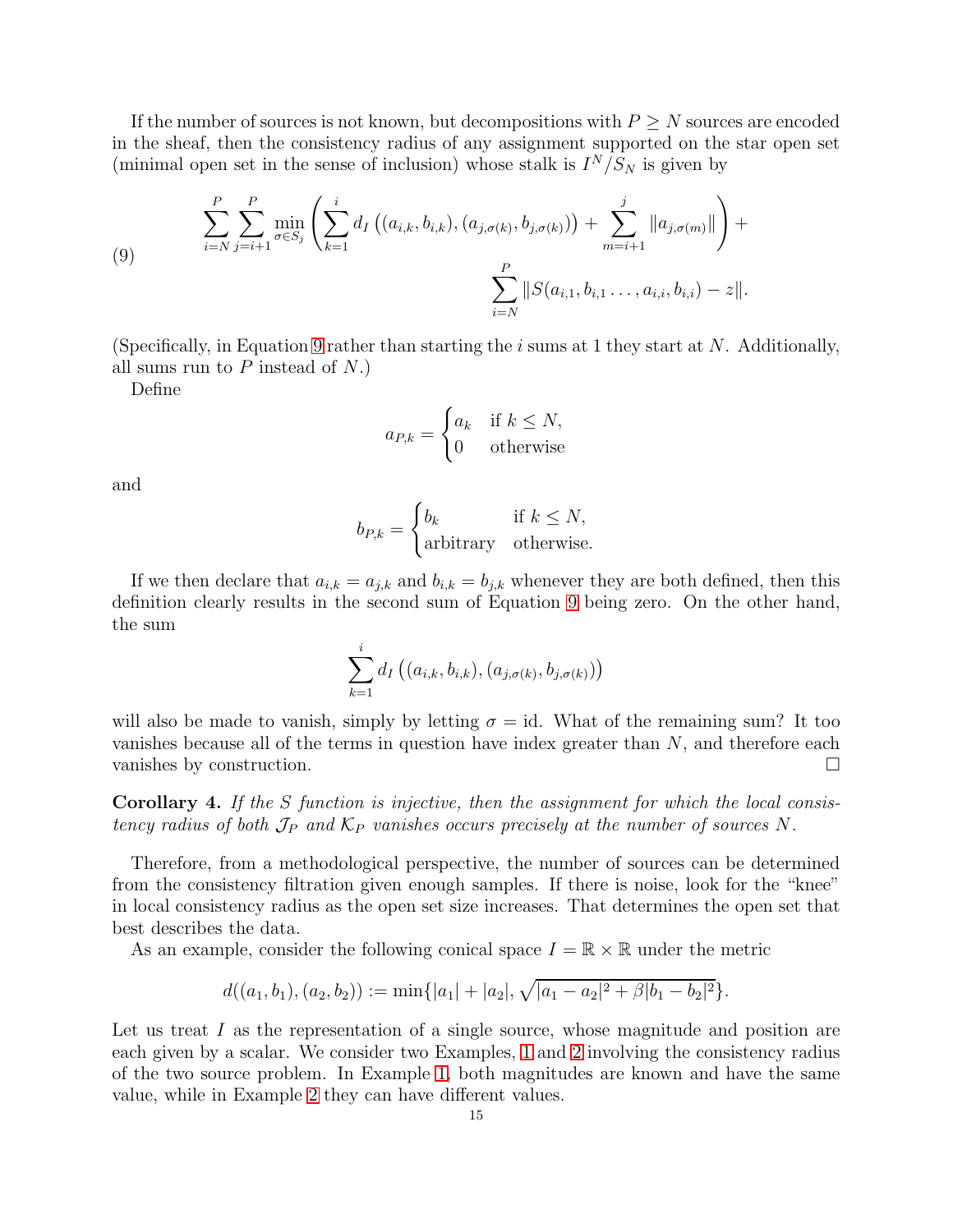In both Examples, the sheaf diagram of the problem has the form



where  $\mathbb{R}^M$  has the usual Euclidean metric. This is an example of the sheaf  $\mathcal{K}_2$  in what follows. To keep the notation clear, we will name the assignment on  $A_1$  to be  $(a_{11}, b_{11})$ , the assignment on  $A_2$  to be  $((a_{21}, b_{21}), (a_{22}, b_{22}))$ , and the assignment on B to be z. The restriction map  $f$  is given by the formula

$$
f((a_{21}, b_{21}), (a_{22}, b_{22})) = a_{21}\phi(b_{21}) + a_{22}\phi(b_{22}),
$$

where  $\phi : \mathbb{R} \to \mathbb{R}^M$  is a smooth function. Since the top row of the sheaf diagram is an aggregation sheaf, we have that

$$
i((a_{11},b_{11})) = ((a_{11},b_{11}), (0, c)),
$$

where c is arbitrary (but not required for well-definedness) since  $(0, c)$  is the vertex of I. Commutativity of the sheaf diagram for  $\mathcal{K}_2$  ensures that the restriction  $g = f \circ i$  is given by

$$
g((a_{11}, b_{11})) = a_{11}\phi(b_{11}).
$$

<span id="page-15-0"></span>Example 1. Let us assume that the magnitudes of both sources have the same value. Without loss of generality, we may declare that  $a_1 = a_2 = 1$ . The  $\mathcal{K}_2$  sheaf model for this two source problem becomes



Given the unit magnitudes, we note that

$$
d(i(1, b_{11}), ((1, b_{21}), (1, b_{22}))) = d(((1, b_{11}), (0, c)), ((1, b_{21}), (1, b_{22})))^2
$$
  
=  $\beta |b_{11} - b_{21}|^2 + \min\{1 + 0, \sqrt{|0 - 1|^2 + \beta|c - b_{21}}\}^2$   
=  $\beta |b_{11} - b_{21}|^2 + 1$ .

This implies that the square of the consistency radius is

$$
c^{2}(b_{11}, b_{21}, b_{22}) = \beta(b_{11} - b_{21})^{2} + 1 + (f(b_{21}, b_{22}) - z)^{2} + (g(b_{11} - z)^{2}
$$
  
=  $\beta(b_{11} - b_{21})^{2} + 1 + (\phi(b_{21}) + \phi(b_{22}) - z)^{2} + (\phi(b_{11}) - z)^{2}$ .

An expression of Corollary [4](#page-14-1) is that the third term in the above,

$$
(\phi(b_{21}) + \phi(b_{22}) - z)^2,
$$

is the local consistency radius that can vanish if the correct source locations are used, since there are precisely two sources. Evidently the global consistency radius cannot vanish (ever)!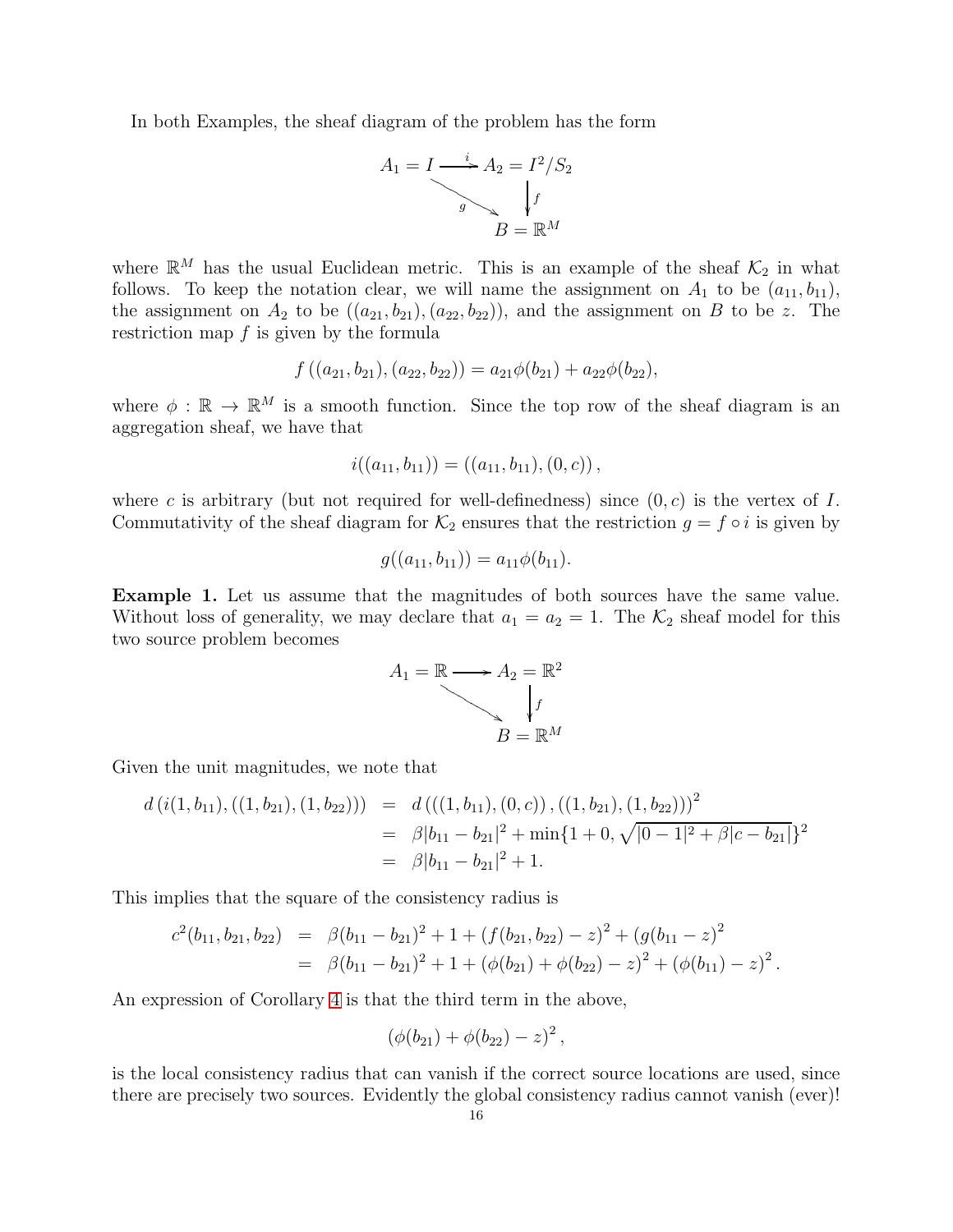<span id="page-16-0"></span>Example 2. Now let us consider the situation in which the source magnitudes are not known. The sheaf diagram for  $\mathcal{J}_2$  is given by



The square of the consistency radius for an assignment to  $\mathcal{J}_2$  is given by

$$
c_{\mathcal{J}_2}^2(a_{11}, b_{11}, a_{21}, b_{21}, a_{22}, b_{22}) = ||a_{21}\phi(b_{21}) + a_{22}\phi(b_{22}) - z||^2 + ||a_{11}\phi(b_{11}) - z||^2.
$$

If there are two sources, namely  $z = a_{21}\phi(b_{21}) + a_{22}\phi(b_{22})$ , minimum consistency radius in  $\mathcal{J}_2$  occurs precisely when the two terms of  $c_{\mathcal{J}_2}^2$  are minimized. Since this can be done independently, if  $a_{22} \neq 0$ , then the second term will never vanish but the first will vanish. On the other hand, if  $a_{22} = 0$ , then the global minimum consistency radius will be zero and will ensure that  $(a_{11}, b_{11}) = (a_{21}, b_{21}).$ 

Let us now consider what happens with  $\mathcal{K}_2$ . The sheaf diagram for  $\mathcal{K}_2$  is

$$
A_1 = \mathbb{R}^2 \longrightarrow A_2 = \mathbb{R}^2 \times \mathbb{R}^2
$$
  

$$
B = \mathbb{R}^M
$$

The square of the consistency radius of an assignment to  $\mathcal{K}_2$  contains several more terms than  $\mathcal{J}_2$ , and is given by

$$
c_{\mathcal{K}_2}^2(a_{11}, b_{11}, a_{21}, b_{21}, a_{22}, b_{22}) = d_I ((a_{11}, b_{11}), (a_{21}, b_{21}))^2 + ||(a_{22}, b_{22})||_I^2
$$
  
+  $||a_{21}\phi(b_{21}) + a_{22}\phi(b_{22}) - z||^2 + ||a_{11}\phi(b_{11}) - z||^2$   
=  $\min \{ (|a_{11}| + |a_{21}|)^2, |a_{11} - a_{21}|^2 + \beta |b_{11} - b_{21}|^2 \} + |a_{22}|^2$   
+  $||a_{21}\phi(b_{21}) + a_{22}\phi(b_{22}) - z||^2 + ||a_{11}\phi(b_{11}) - z||^2.$ 

Let us assume that the single source problem is a subproblem of the two source problem. That means that

$$
(a_{11}, b_{11}) = (a_{21}, b_{21}).
$$

Under the above assumption, the consistency radius is a function of  $a_{21}$ ,  $b_{21}$ ,  $a_{22}$ , and  $b_{22}$ only,

$$
c_{\mathcal{K}_2}^2(a_{21}, b_{21}, a_{22}, b_{22}) = |a_{22}|^2 + ||a_{21}\phi(b_{21}) + a_{22}\phi(b_{22}) - z||^2 + ||a_{21}\phi(b_{21}) - z||^2.
$$

Assume that the measured signal is from two sources, so that  $z = a_{21}\phi(b_{21}) + a_{22}\phi(b_{22})$ . The square of the consistency radius becomes

$$
c_{\mathcal{K}_2}^2 = |a_{22}|^2 + ||a_{21}\phi(b_{21}) - z||^2
$$
  
=  $|a_{22}|^2 + ||- a_{22}\phi(b_{22})||^2$   
=  $|a_{22}|^2 (1 + ||\phi(b_{22})||^2).$ 

This vanishes if and only if the measurements are from a single source, since in that case  $a_{22} = 0.$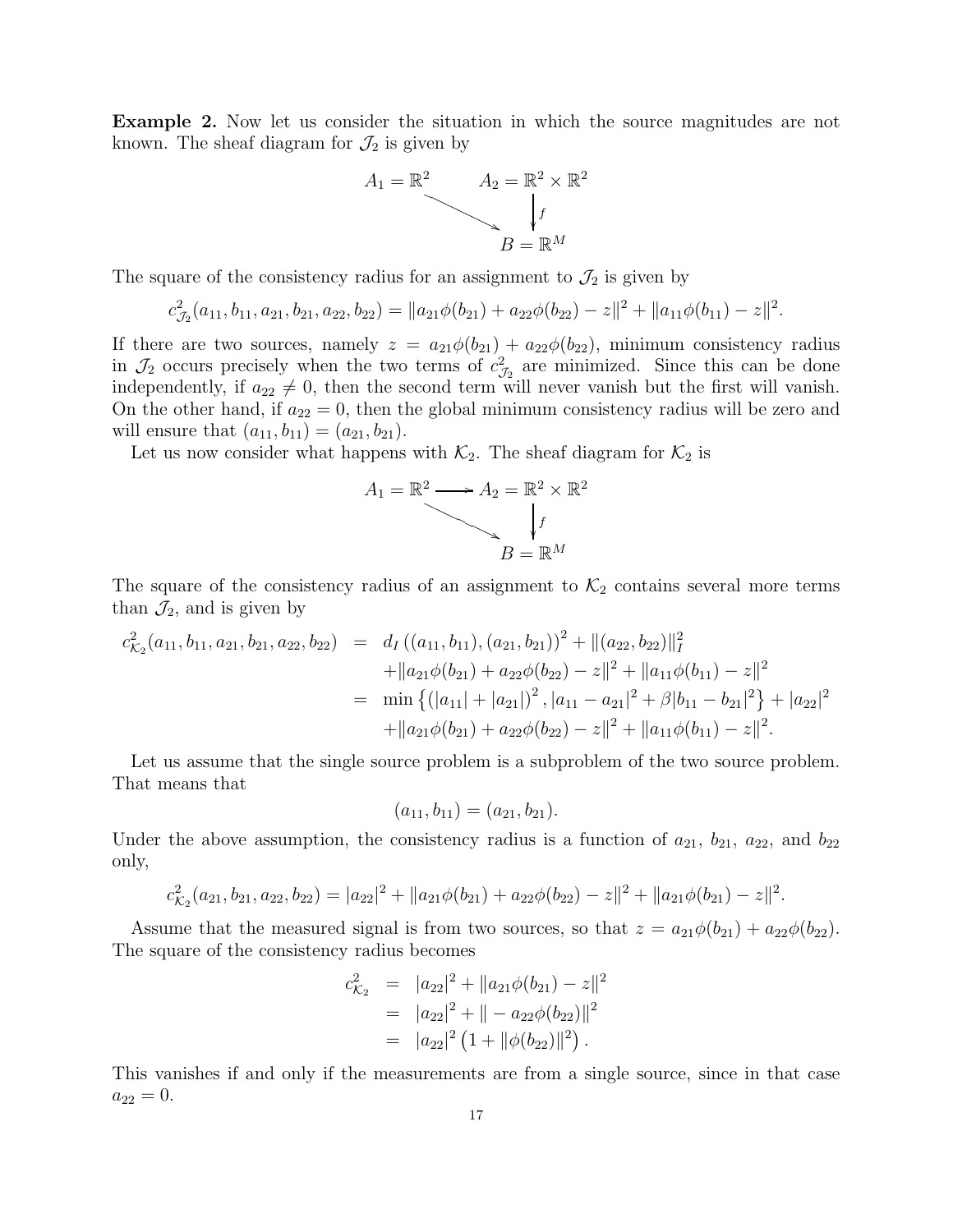On the other hand, where are the critical points? We begin by a preliminary calculation:

$$
\frac{\partial}{\partial a_{11}} \|a_{11}\phi(b_{11}) - z\|^2 = \frac{\partial}{\partial a_{11}} ((a_{11}\phi(b_{11}) - z) \bullet (a_{11}\phi(b_{11}) - z))
$$
  
=  $2\phi(b_{11}) \bullet (a_{11}\phi(b_{11}) - z).$ 

That established, the gradient of the square of the consistency radius is given by

$$
d(c_{\mathcal{K}_2}^2) = 2 \begin{pmatrix} \phi(b_{21}) \bullet (2a_{21}\phi(b_{21}) + a_{22}\phi(b_{22}) - 2z) \\ (d\phi(b_{21})) (2a_{21}\phi(b_{21}) + a_{22}\phi(b_{22}) - 2z) \\ a_{22} + \phi(b_{22}) \bullet (a_{21}\phi(b_{21}) + a_{22}\phi(b_{22}) - z) \\ (d\phi(b_{22})) (a_{21}\phi(b_{21}) + a_{22}\phi(b_{22}) - z) \end{pmatrix}
$$

Continuing to assume there are two sources, so that  $z = a_{21}\phi(b_{21}) + a_{22}\phi(b_{22})$ , the gradient of the square of the consistency radius simplifies to

$$
d(c_{\mathcal{K}_2}^2) = 2 \begin{pmatrix} \phi(b_{21}) \bullet (a_{21}\phi(b_{21}) - z) \\ (d\phi(b_{21})) (a_{21}\phi(b_{21}) - z) \\ a_{22} \\ 0 \end{pmatrix}.
$$

If there is only one source, then each of the coefficients of the gradient do indeed vanish since  $a_{22} = 0$ , implying that the minimum of the consistency radius is the correct single source decomposition. On the other hand, if there are two sources, then the gradient cannot vanish in virtue of the third component. This implies that minimizing consistency radius will only recover approximations to the correct source parameters. These approximations improve in the limit when  $|a_{22}| \ll |a_{21}|$ , which is effectively a condition required by the greedy algorithm posited by minimizing consistency radius in  $\mathcal{K}_P$ .

## 4. Application to the two example problems

This section outlines a few examples of the sheaf constructions described in this article. It also records the results from several of them, along with a description of a general framework for sheaf-based calculations.

4.1. **Fourier decomposition.** If the samples are equally spaced, then the signal model is given by

$$
S(a_{-N}, -N, a_{-N+1}, -N+1, \dots, a_N, N) = \left(\sum_{n=-N}^{N} a_n, \sum_{n=-N}^{N} a_n e^{2\pi i n h}, \sum_{n=-N}^{N} a_n e^{4\pi i n h}, \dots, \sum_{n=-N}^{N} a_n e^{2\pi i n h (M-1)}\right)
$$

for some fixed  $h \in \mathbb{R}$ .

We can express this diagrammatically as

 $\mathbb{C}^{2N+1}$ S  $\overline{\phantom{a}}$  $\overline{\mathbb{C}}$ M

noting that minimizing consistency radius is tantamount to inverting the map S. If the number of sources  $2N + 1$  is known, then S is simply a discrete Fourier transform. Provided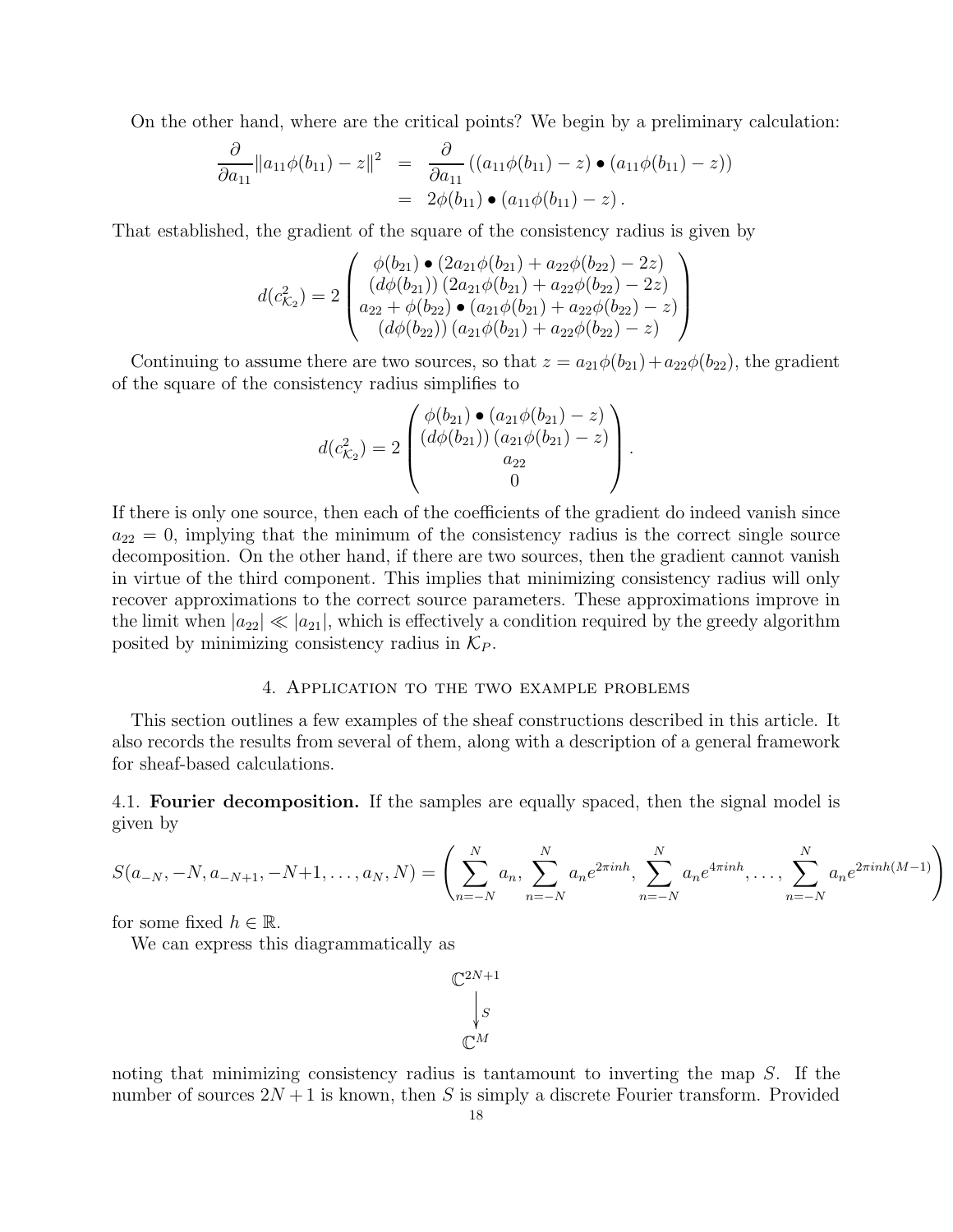$M = 2N + 1$ , the inverse discrete Fourier transform will recover the source parameters  $a_n$ without any further trouble.

4.2. Spectral estimation. Let us consider the situation described in Section [2.2,](#page-2-1) where the signal model is a sum of complex sinusoids

$$
s(x) = \sum_{n=1}^{N} a_n e^{2\pi i \omega_n x},
$$

with complex magnitudes  $\{a_n\}$  and real frequencies  $\{\omega_n\}$  being the unknown parameters. For each source, the unknown parameters lie in  $(\mathbb{C} \times \mathbb{R})$ , which can be given a conical metric. If we make M measurements, so that  $x \in \mathbb{R}^M$ , the  $\mathcal{J}_P$  sheaf therefore has the form



According to Proposition [4,](#page-13-0) this will have zero local consistency radius on sufficiently small open sets provided that  $P \geq N$  and the correct source parameters are found. Therefore, minimization of local consistency radius over all open sets in the Alexandrov topology of the base space of the  $\mathcal{J}_P$  sheaf is guaranteed to recover all source parameters.

The number of open sets in the Alexandrov topology of the base space of  $\mathcal{J}_P$  is  $2^P + 2$ . Since this count also contains the empty set and the measurement space  $\mathbb{C}^M$ , this means that at most  $2^P$  optimizations need to be performed. However, most of the optimization problems are not relevant to the problem at hand – namely determining the soure parameters. In actual fact, only P optimization problems are needed – one problem for each proposed number of sources. These problems are to be solved independently, since the sheaf structure does not include restriction maps between the elements in the top row of the diagram.

However, a greedy approach is suggested by the  $\mathcal{K}_P$  sheaf, whose diagram is given by



Given the fact that the top row of the  $\mathcal{K}_P$  sheaf is an aggregation sheaf, Proposition [2](#page-10-0) suggests – but does not establish – that solutions to the minimization of local consistency radius with a small number of sources and minimization of local consistency radius with a larger number of sources ought to be related. One can therefore proceed somewhat greedily, by using the solution for a given number of sources as an initial guess for the solution with either one more or one fewer sources. From a practical standpoint, both incrementally increasing and incrementally decreasing the number of sources are viable approaches.

In addition to these two sheaves, if measurements are gathered while the optimization is to be performed, one may use a different structure that works a little differently. Specifically, if P sources are proposed, then since  $(\mathbb{C} \times \mathbb{R})^P$  is determined by 3P real parameters, then the Whitney embedding theorem implies that  $3P + 1$  complex measurements are needed (which is one real parameter more than necessary). However, if more sources are proposed, then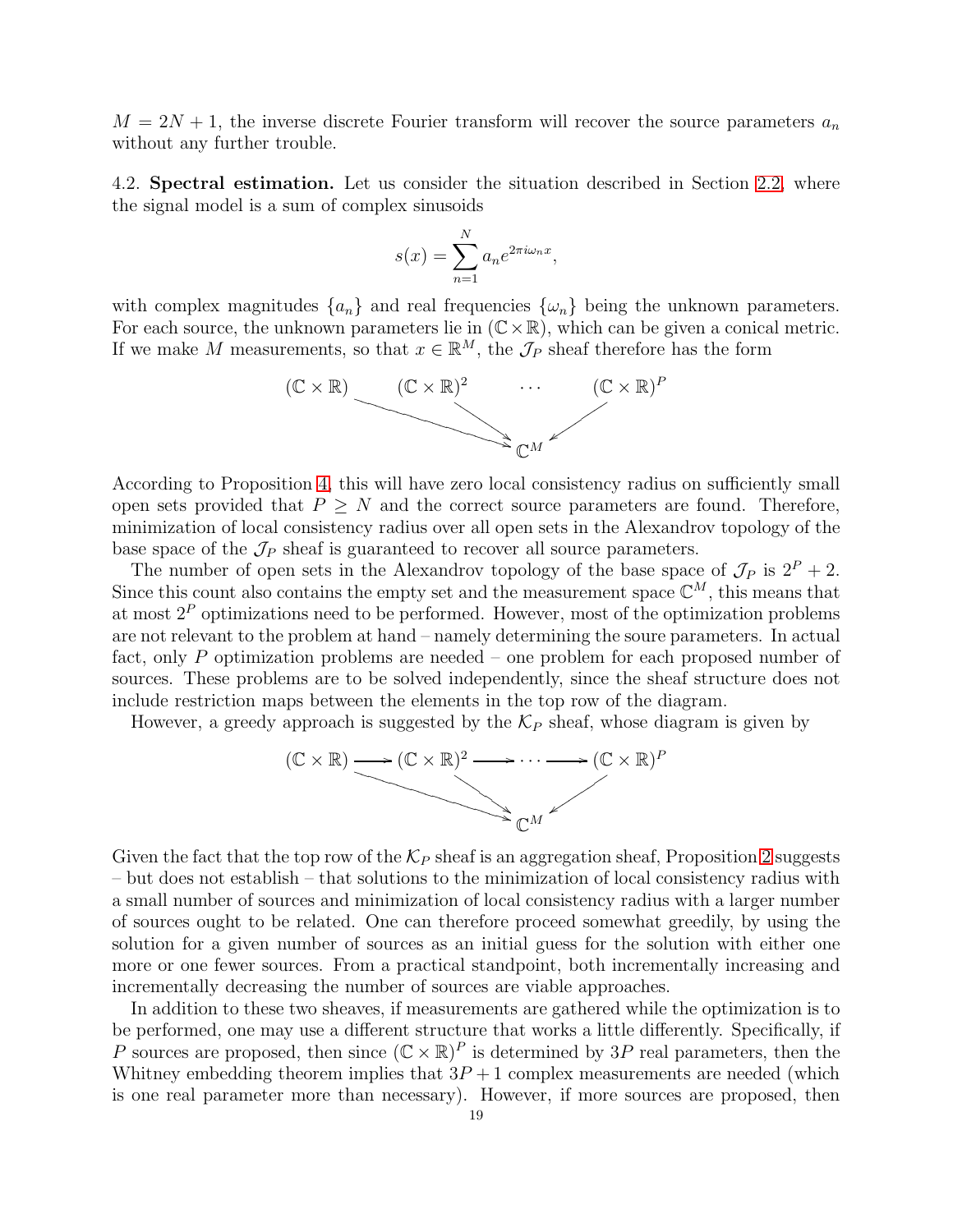the measurements already present can simply be reused. This results in a sheaf of the form



in which the arrows on the bottom row represent projection maps. It is an immediate consequence of Proposition [4](#page-13-0) that minimizing local consistency radius in this alternative sheaf will still recover the correct number of sources and their associated source parameters.

#### 5. Discussion and conclusions

The topological and sheaf-based approach posited in this article exhibits significant advantages over current approaches to solving modal decomposition problems. Foremost is that our approach is essentially the most general possible approach to solving these problems, and yet we are able to prove solvability conditions and prescribe algorithmic strategies for constructing solutions. One cannot overemphasize this fact: regardless of what physical processes or techniques are used for gathering measurements about sources – be they classical, quantum, or otherwise – they are subject to the same mathematical formalism as we have discovered and described in this article. Given the generality of our approach, it is likely that (a) our methods will apply in many unexpected settings, (b) our methods may exactly recover existing techniques in certain settings, but (c) anecdotally (see [\[16\]](#page-20-1) for instance) our more general methods may substantially outperform existing modal decompositions when existing techniques are hampered by limiting assumptions about the signals being used.

We call out three foci where our approach may have a significant impact. First, our approach can be applied to many other modal decomposition problems without essential change. Indeed, what needs to be defined are the spaces of source parameters (as conical spaces), the signal map  $S$ , and the space of possible measurements.

Secondly, because of the generality of the sheaf-based approach to modal decomposition, any other modal decomposition approach can be recast as a sheaf. It is a mathematical fact that the data within any well-posed data fusion problem can be recast as a sheaf [\[13\]](#page-20-17). Recovering the source parameters from measurements is clearly a kind of data fusion problem, although it is one in which the data are of homogeneous type. Therefore, the sheaf recasting result simply applies to modal decomposition as a special case. Although not stated in this way directly, our approach described in Section [3](#page-2-0) is simply a manifestation of the general result in the special case of modal decompositions.

Finally, in recasting a data fusion problem as a sheaf, the original algorithmic framework is nearly always transformed into an optimization problem involving consistency radius. Even when this does not occur, optimization of consistency radius tends to yield insight into the original approach, and sometimes outperforms the original approach when the original approach's assumptions are violated. Additionally, anecdotally, the mere task of recasting data fusion problems as sheaves requires up-front engineering of requirements and assumptions. While this is "good model hygiene," the careful crafting of assumptions is time consuming and is often omitted. Sheaf-based methods prohibit this, and yet allow one to exploit the performance deficiencies that are created when assumptions are violated.